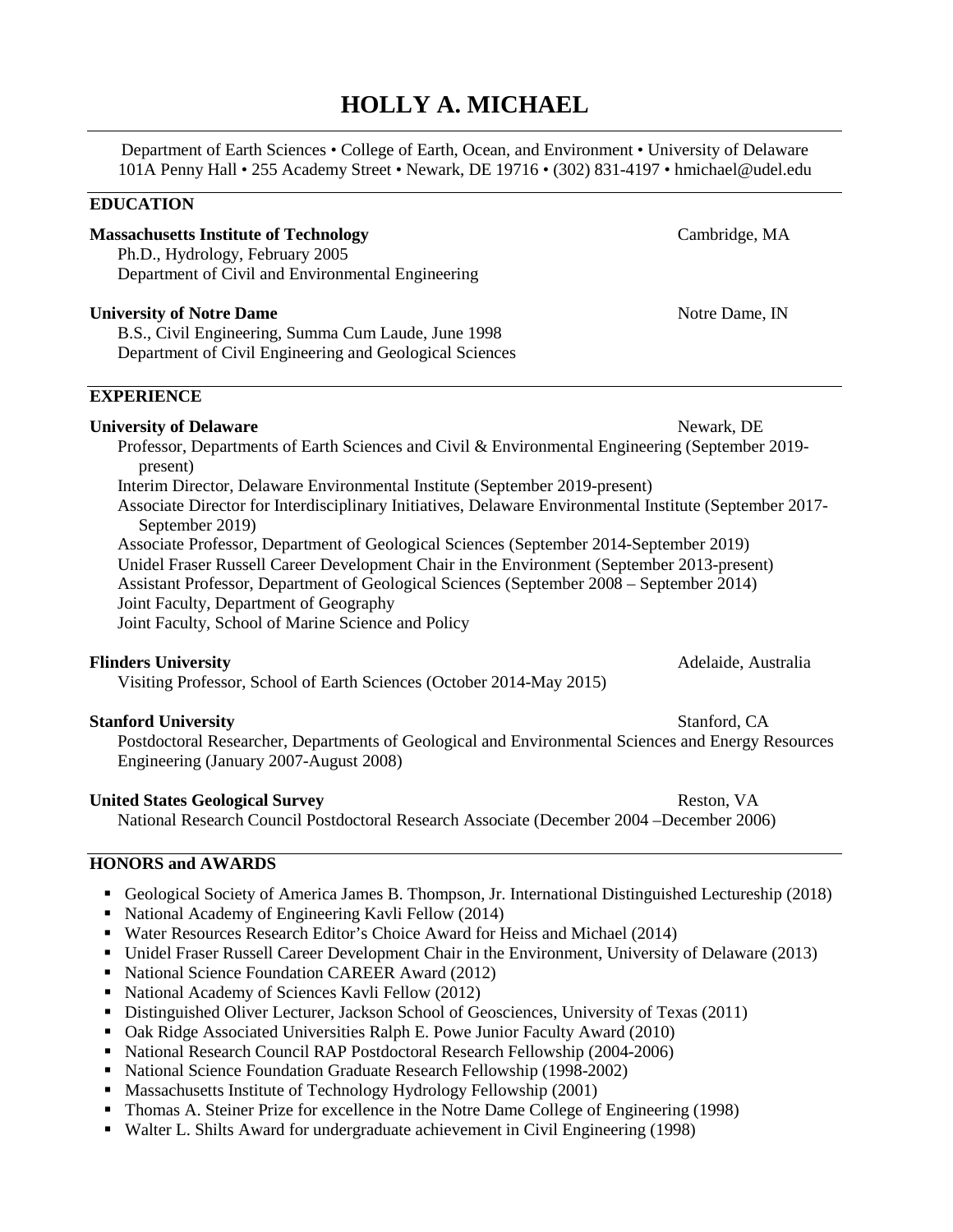### **RESEARCH INTERESTS**

- Coastal groundwater dynamics
- Submarine groundwater discharge and associated chemical fluxes
- Groundwater-surface water interaction
- Groundwater flow and solute transport modeling
- Water supply sustainability
- Water resources in developing countries
- Geostatistical modeling of subsurface heterogeneity
- Hydro-economics

## **PROFESSIONAL MEMBERSHIPS**

- American Geophysical Union
- Geological Society of America
- **International Association of Hydrogeologists**
- International Association of Mathematical Geosciences

**JOURNAL PUBLICATIONS** \*corresponding author

(I am usually listed last on publications for which *students or postdocs under my direction* are first author)

## **Published or In Press (51)**

*Guimond, JA*, A Seyfferth, KB Moffett, and **HA Michael\*** (2019) Positive feedback between crabs and carbon efflux in coastal marshes, Environmental Research Letters, https://doi.org/10.1088/1748- 9326/ab60e2.

\_\_\_\_\_\_\_\_\_\_\_\_\_\_\_\_\_\_\_\_\_\_\_\_\_\_\_\_\_\_\_\_\_\_\_\_\_\_\_\_\_\_\_\_\_\_\_\_\_\_\_\_\_\_\_\_\_\_\_\_\_\_\_\_\_\_\_\_\_\_\_\_\_\_\_\_\_\_\_\_

*Khan, MR\**, **HA Michael\***, B Nath, BL Huhmann, I Choudhury, M Chakraborty, A Mukherjee, KM Ahmed, BC Bostick, CF Harvey, A van Geen (2019) Young, arsenic-rich groundwater in deep tubewells in the southwestern Bengal Basin: origin, distribution, and implications for arsenic mitigation, Geophysical Research Letters, *in press*.

*Duque, C\*,* K Knee, *CJ Russoniello*, M Sherif, O Aborisha, NC Sturchio, **HA Michael** (2019) Characterizing small-scale spatial variability of radium isotopes in submarine groundwater discharge, Journal of Hydrology, doi:10.1016/j.jhydrol.2019.124192.

Xiao, K\*, H Li, Y Xia, AM Wilson, **HA Michael**, *X Geng*, E Smith, MC Boufadel, P Yuan, X Wang (2019) Effects of tidally-varying salinity on groundwater flow and salt transport: insights from modelling an idealized creek-marsh aquifer, Water Resources Research, *in press*.

*Kim, KH,* **HA Michael\***, EK Field, WJ Ullman (2019) Hydrologic shifts create complex transient distributions of particulate organic carbon and biogeochemical responses in beach aquifers, Journal of Geophysical Research – Biogeosciences, doi:10.1029/2019JG005114.

*Yu, X,* **HA Michael\*** (2019) Mechanisms, configuration typology, and vulnerability of pumping-induced seawater intrusion in heterogeneous aquifers, Advances in Water Resources, doi: 10.1016/j.advwatres.2019.04.013.

*Yu, X,* **HA Michael\*** (2019) Offshore pumping impacts coastal groundwater resources and land subsidence, Geophysical Research Letters, doi:10.1029/2019GL081910. (Selected for EOS Editor's Highlight, "Pumping Offshore Groundwater Resources has Consequences on Land", M. Bayani Cardenas, 22 March, 2019).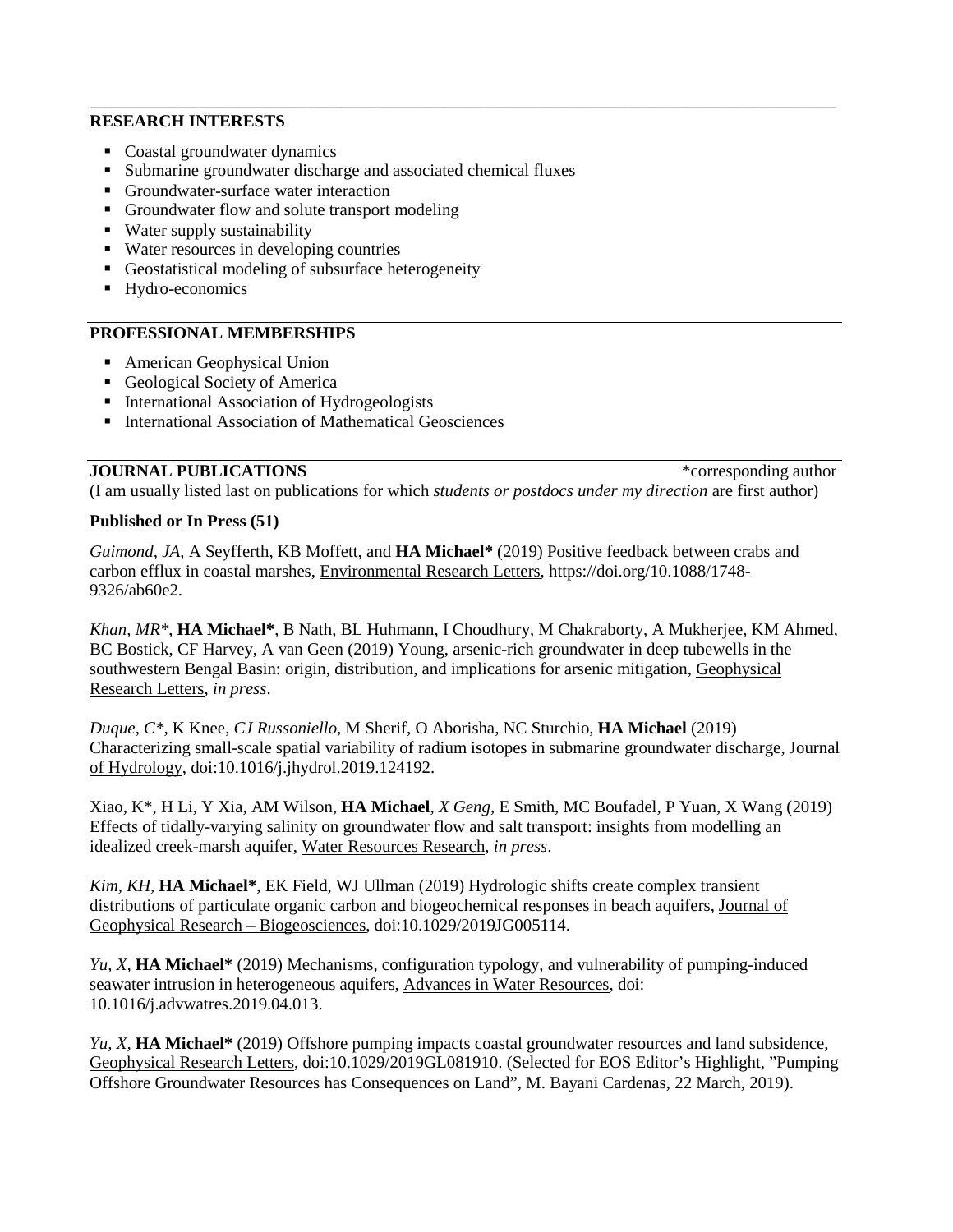Provost, AM\*, AD Werner, VEA Post, **HA Michael**, CD Langevin (2018) Rebuttal to "The case of the Biscayne Bay and aquifer near Miami, Florida: density-driven flow of seawater or gravitationally driven discharge of deep saline groundwater?" by Weyer (Environ Earth Sci 2018, 77:1-16), Environmental Earth Sciences, 77:710, doi: 10.1007/s12665-018-7832-5.

Suter, JF\*, S Collie, JM Duke, KD Messer, and **HA Michael** (2018) Common pool resource management at the extensive and intensive margins: Experimental evidence, Environmental and Resource Economics, doi: 10.1007/s10640-018-0283-3.

*Russoniello, CJ, JW Heiss,* **HA Michael\*** (2018) Variability in benthic exchange rate, mixing zone depth, and residence time in a shallow coastal estuary, Journal of Geophysical Research – Oceans, doi: 10.1002/2017JC013568.

*Koneshloo, M\*, P Kreyns,* **HA Michael** (2018) Combining process-based and surface-based models to simulate subsurface heterogeneity in volcanic aquifers, Stochastic Environmental Research and Risk Assessment, doi: 10.1007/s00477-018-1511-7.

*Yang, J\*,* H Zhang, *X Yu,* T Graf, **HA Michael** (2018) Assessing the impact of subsurface properties on groundwater salinization due to storm surge inundation, Advances in Water Resources, doi: 10.1016/j.advwatres.2017.11.017.

*Geng, X*, *JW Heiss*, **HA Michael**, MC Boufadel\* (2017) Subsurface flow and moisture dynamics in response to swash motions: Effects of beach hydraulic conductivity and capillarity, Water Resources Research, 58, 10317–10335, 10.1002/2017WR021248.

*Heiss, JW*, VEA Post, T Laattoe, *CJ Russoniello*, **HA Michael**\* (2017) Physical controls on biogeochemical processes in intertidal zones of beach aquifers, Water Resources Research, 53(11), 9225–9244, doi: 10.1002/2017WR021110.

*Kim, KH, JW Heiss,* **HA Michael**\*, W-J Cai, VEA Post, T Laattoe, WJ Ullman (2017) Spatial patterns of porewater reactivity in an intertidal beach aquifer, Journal of Geophysical Research – Biogeosciences, 122 (10), 2548-2562, doi: 10.1002/2017JG003943 (Selected for EOS Research Spotlight, Underwood, E. (2017), Sandy beaches are hotbeds of biochemical activity, Eos, 98*,* doi: 10.1029/2017EO087591).

**Michael, HA\***, VEA Post, AM Wilson, AD Werner (2017) Science, society, and the coastal groundwater squeeze, Water Resources Research, 53 (4), 2610-2617, doi: 10.1002/2017WR020851. (Part of the *Earth and Space Science* special collection, "Earth and Space Science is Essential for Society")

**Michael, HA\***, *MR Khan* (2016) Impacts of physical and chemical aquifer heterogeneity on basin-scale solute transport: Vulnerability of deep groundwater to arsenic contamination in Bangladesh, Advances in Water Resources, 98, 147-158, doi:10.1016/j.advwatres.2016.10.010.

**Michael, HA\*,** *KC Scott, M Koneshloo, X Yu, MR Khan, K Li* (2016) Geologic influence on groundwater salinity drives large seawater circulation through the continental shelf, Geophysical Research Letters, 43*,*  doi:10.1002/2016GL070863*.*

*Khan, MR, M Koneshloo*, PSK Knappett, KM Ahmed, BC Bostick, BJ Mailloux, A Zahid, CF Harvey, A van Geen, and **HA Michael**\* (2016) Mega-city pumping and preferential flow threaten groundwater quality, Nature Communications, 7:12833, doi: 10.1038/ncomms12833.

*Yu, X,* J Yang*,* T Graf, *M Koneshloo*, MA O'Neal, **HA Michael\*** (2016) Impact of topography on groundwater salinization due to ocean surge inundation, Water Resources Research, 52, 5794-5812, doi: 10.1002/2016WR018814. (Publication highlights: AGUniverse 7(15), AGUniverse 7(18). HydroGeoSphere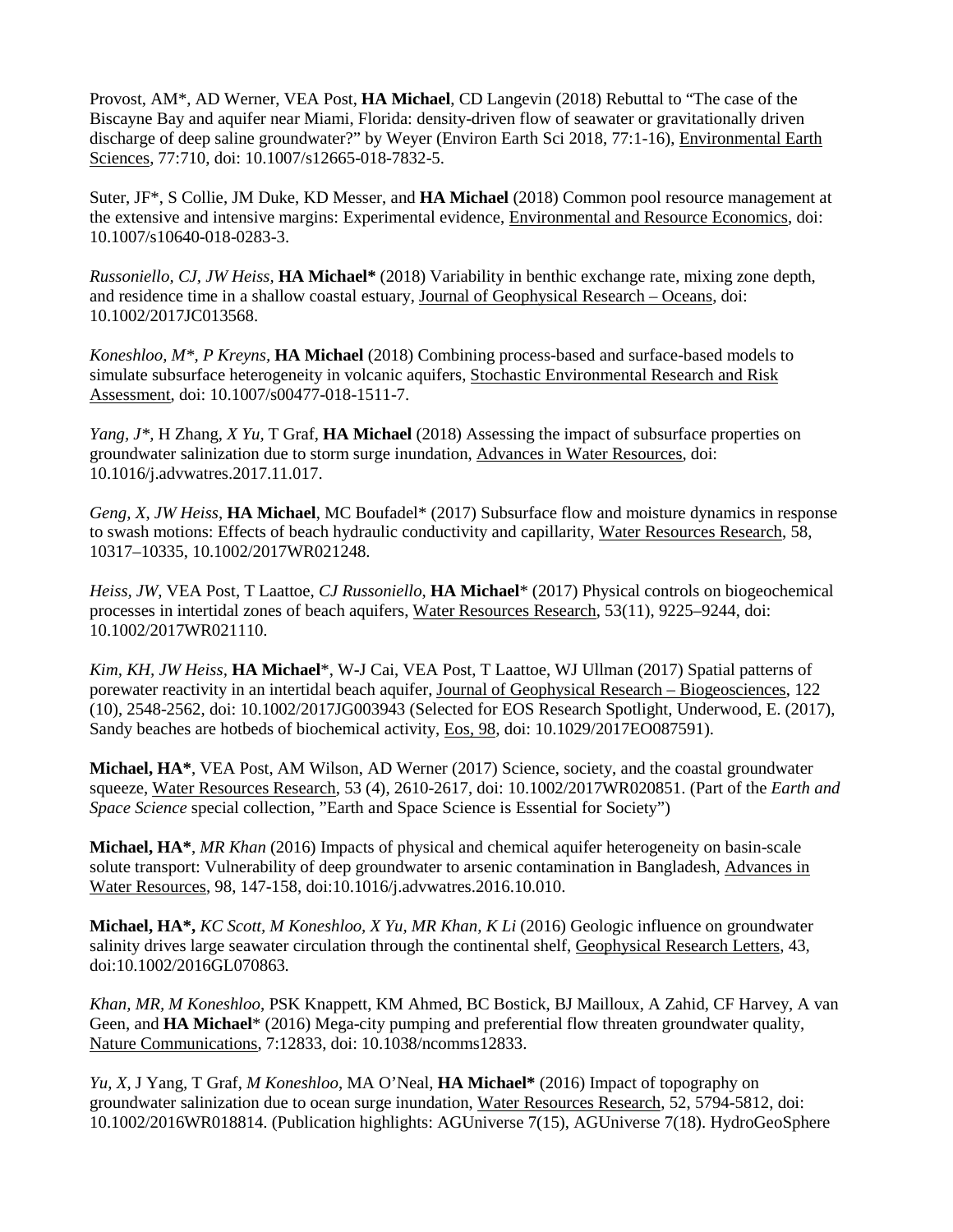Research Highlight: http://www.aquanty.com/blog/2016/9/19/hgs-research-highlight-topographic-control-ongroundwater-salinization-due-to-ocean-surge-inundation. Figure used as Cover Art)

Knappett, PSK\*, BJ Mailloux, I Choudhury, *MR Khan*, **HA Michael**, S Barua, DR Mondal, MS Steckler, H Akhter, KM Ahmed, B Bostick, CF Harvey, M Shamsudduha, I Mihajlov, MR Mozumder, and A van Geen (2016) Vulnerability of intermediate and deep low-arsenic aquifers to municipal pumping in Bangladesh, Journal of Hydrology, doi: 10.1016/j.jhydrol.2016.05.035.

Sawyer, AH\*, **HA Michael,** AW Schroth (2016) From soil to sea: The role of groundwater in coastal critical zone processes, WIREs Water, 3(5), 706–726, doi: 10.1002/wat2.1157. Figure used as Cover Art.

*Russoniello*, *CJ,* LF Konikow, KD Kroeger, *C Fernandez*, AS Andres, and **HA Michael**\* (2016) Hydrogeologic controls on groundwater discharge and nitrogen loads in a coastal watershed, Journal of Hydrology, 538, 783-793, doi:10.1016/j.jhydrol.2016.05.013.

*Heiss, JW*, JA Puleo, WJ Ullman, and **HA Michael\*** (2015) Coupled surface-subsurface hydrologic measurements reveal infiltration, recharge, and discharge dynamics across the swash zone of a sandy beach, Water Resources Research, 51, 8834-8853, doi:10.1002/2015WR017395.

McAllister, SM, JM Barnett, *JW Heiss,* AJ Findlay, DJ MacDonald, CL Dow, GW Luther III, **HA Michael**, and CS Chan\* (2015) Dynamic hydrologic and biogeochemical processes drive microbially enhanced iron and sulfur cycling within the intertidal mixing zone of a beach aquifer, Limnology & Oceanography, 60 (1), 329-345, doi:10.1002/lno.10029.

*Russoniello, CJ* and **HA Michael\*** (2015) Investigation of seepage meter measurements in steady flow and wave conditions, Groundwater, 53, 959-966, doi: 10.1111/gwat.12302.

*Heiss, JW* and **HA Michael**\* (2014) Saltwater-freshwater mixing dynamics in a sandy beach aquifer on tidal, spring-neap, and seasonal cycles, Water Resources Research, 50, 6747–6766, doi: 10.1002/2014WR015574. (Selected for EOS Research Spotlight, *EOS* 96, doi:10.1029/2015EO023175, 4 February 2015; WRR Editor's Choice Award 2014)

*Li, J,* **HA Michael\***, JM Duke, KD Messer, and JF Suter (2014) Impact of risk information in a spatially explicit groundwater environment with contamination risk: Experimental evidence, Water Resources Research, 50, 6390–6405, doi: 10.1002/2013WR015230.

*Sawyer, AH\*,* LA Kaplan, *O Lazareva,* and **HA Michael** (2014) Hydrologic dynamics and geochemical responses within a floodplain aquifer and hyporheic zone during Hurricane Sandy, Water Resources Research, 50, 4877–4892, doi: 10.1002/2013WR015101.

Liu, Z, KD Messer\*, JM Duke, **HA Michael**, and JF Suter (2014) Strategic entry and externalities in groundwater resources: Evidence from the lab, Resource and Energy Economics, 38, 181-197, 10.1016/j.reseneeco.2014.07.002.

*Sawyer, AH\*, O Lazareva,* KD Kroeger, *K Crespo,* CS Chan, T Stieglitz, and **HA Michael** (2014) Stratigraphic controls on fluid and solute fluxes across the sediment-water interface of an estuary, Limnology & Oceanography, 59, 997–1010, doi: 10.4319/lo.2014.59.3.0997.

*Heiss, JW*, WJ Ullman, and **HA Michael\*** (2014) Swash zone moisture dynamics and unsaturated infiltration in two sandy beach aquifers, Estuarine, Coastal and Shelf Science, 143, 20-31, doi: 10.1016/j.ecss.2014.03.015.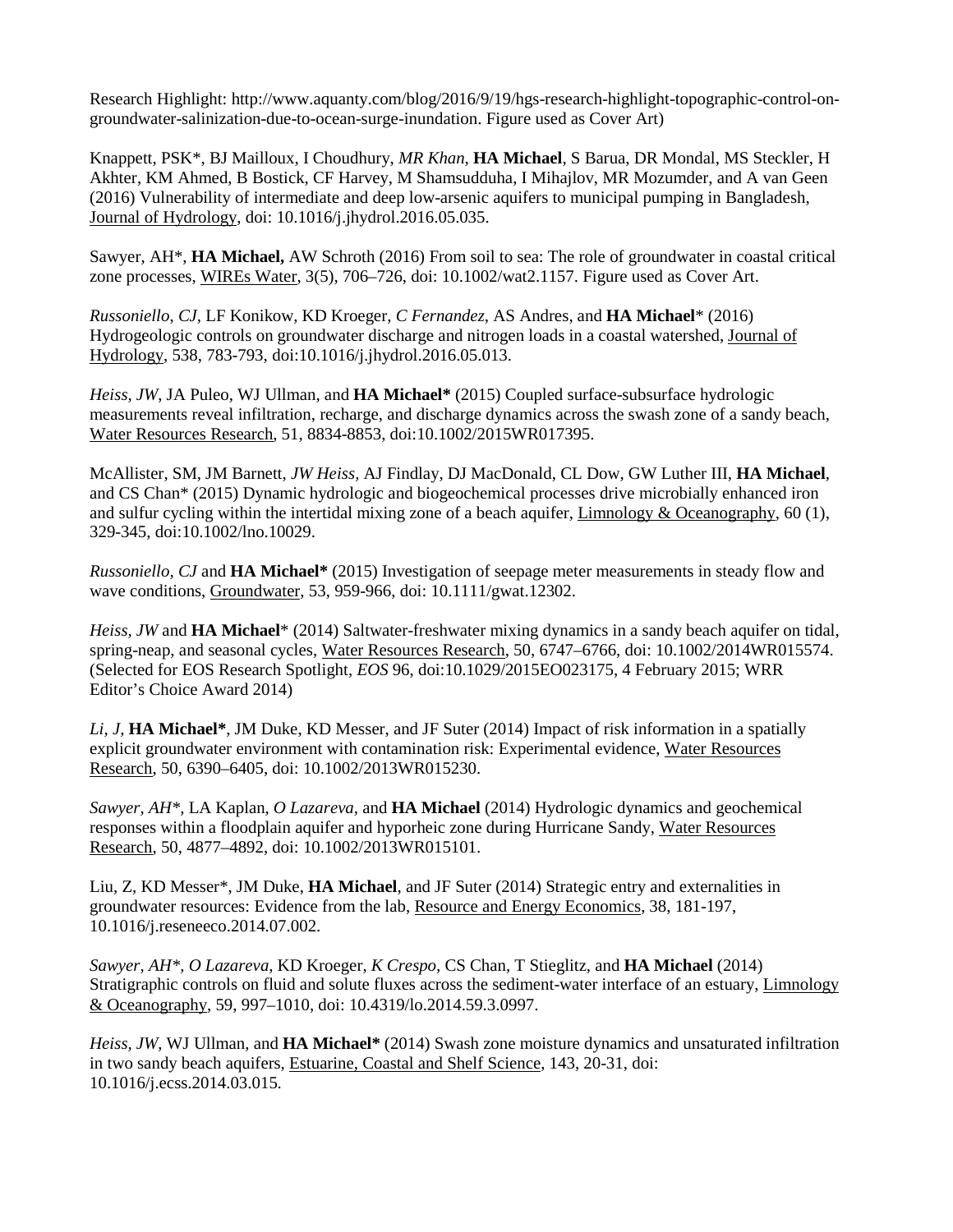*Khan, MR*, CI Voss, W Yu, and **HA Michael\*** (2014) Water resources management in the Ganges Basin: A comparison of three strategies for conjunctive use of groundwater and surface water, Water Resources Management, 28, 1235-1250, doi: 10.1007/s11269-014-0537-y.

**Michael, HA**\* (2013) An arsenic forecast for China, Science, 341, 852-853, doi: 10.1126/science.1242212.

*Russoniello, CJ, C Fernandez*, JF Bratton, DE Krantz, JF Banaszak, AS Andres, LF Konikow, and **HA Michael\*** (2013) Geologic effects on groundwater salinity and discharge into an estuary, Journal of Hydrology, 498, 1-12, doi: 10.1016/j.jhydrol.2013.05.049.

**Michael, HA\***, *CJ Russoniello,* and *LA Byron* (2013) Global assessment of vulnerability to sea-level rise in topography-limited and recharge-limited coastal groundwater systems, Water Resources Research, 49, 2228– 2240, doi: 10.1002/wrcr.20213.

Sahu, P\*, **HA Michael**, CI Voss, and PK Sikdar (2013) Impacts on groundwater recharge areas of megacity pumping: Analysis of potential contamination of Kolkata, India, water supply, Hydrological Sciences, 58, 1340-1360, doi: 10.1080/02626667.2013.813946.

*Sawyer, AH\**, F Shi, J Kirby, and **HA Michael** (2013) Dynamic response of surface water-groundwater exchange to currents, tides, and waves in a shallow estuary, Journal of Geophysical Research – Oceans, 118, 1-10, doi: 10.1002/jgrc.20154.

Konikow, LF\*, *M Akhavan,* CD Langevin, **HA Michael**, and *AH Sawyer* (2013) Seawater circulation in sediments driven by interactions between seabed topography and fluid density, Water Resources Research, 49, 1-14, doi 10.1002/wrcr.20121.

Suter, J\*, K Messer, J Duke, and **HA Michael** (2012) Behavior in a spatially-explicit groundwater resource: Evidence from the lab, American Journal of Agricultural Economics, 94, 1094-1112, doi: 10.1093/ajae/aas058.

Radloff, KA\*, Y Zheng, **HA Michael**, M Stute, BC Bostick, I Mihajlov, M Bounds, MR Huq, I Choudhury, MW Rahman, P Schlosser, KM Ahmed, and A van Geen (2011) Arsenic migration to deep groundwater in Bangladesh influenced by adsorption and water demand, Nature Geoscience, 4, 793-798, doi: 10.1038/NGEO1283.

**Michael, HA\***, MA Charette, and CF Harvey (2011) Patterns and variability of groundwater flow and radium activity at the coast: a case study from Waquoit Bay, Massachusetts, Marine Chemistry*,* 127, 100- 114, doi: 10.1016/j.marchem.2011.08.001.

Fendorf, SF\*, **HA Michael**, and A van Geen (2010) Factors controlling the spatial and temporal variations of arsenic in groundwater of South and Southeast Asia, Science, 328, 1123-1127, doi: 10.1126/science.1172974.

**Michael, HA\***, H Li, A Boucher, T Sun, J Caers, and SM Gorelick (2010) Combining geologic-process models and geostatistics for conditional simulation of 3-D subsurface heterogeneity, Water Resources Research, 46, W05527, doi: 10.1029/2009WR008414. (Selected for EOS Research Spotlight, *EOS* 9, doi:10.1029/EO091i028p00252-05*,* 13 July 2010)

Burgess WG\*, MA Hoque, **HA Michael**, CI Voss, GN Breit, and KM Ahmed (2010) Vulnerability of deep groundwater in the Bengal Aquifer System to contamination by arsenic, Nature Geoscience, 3, 83-97, doi: 10.1038/ngeo750.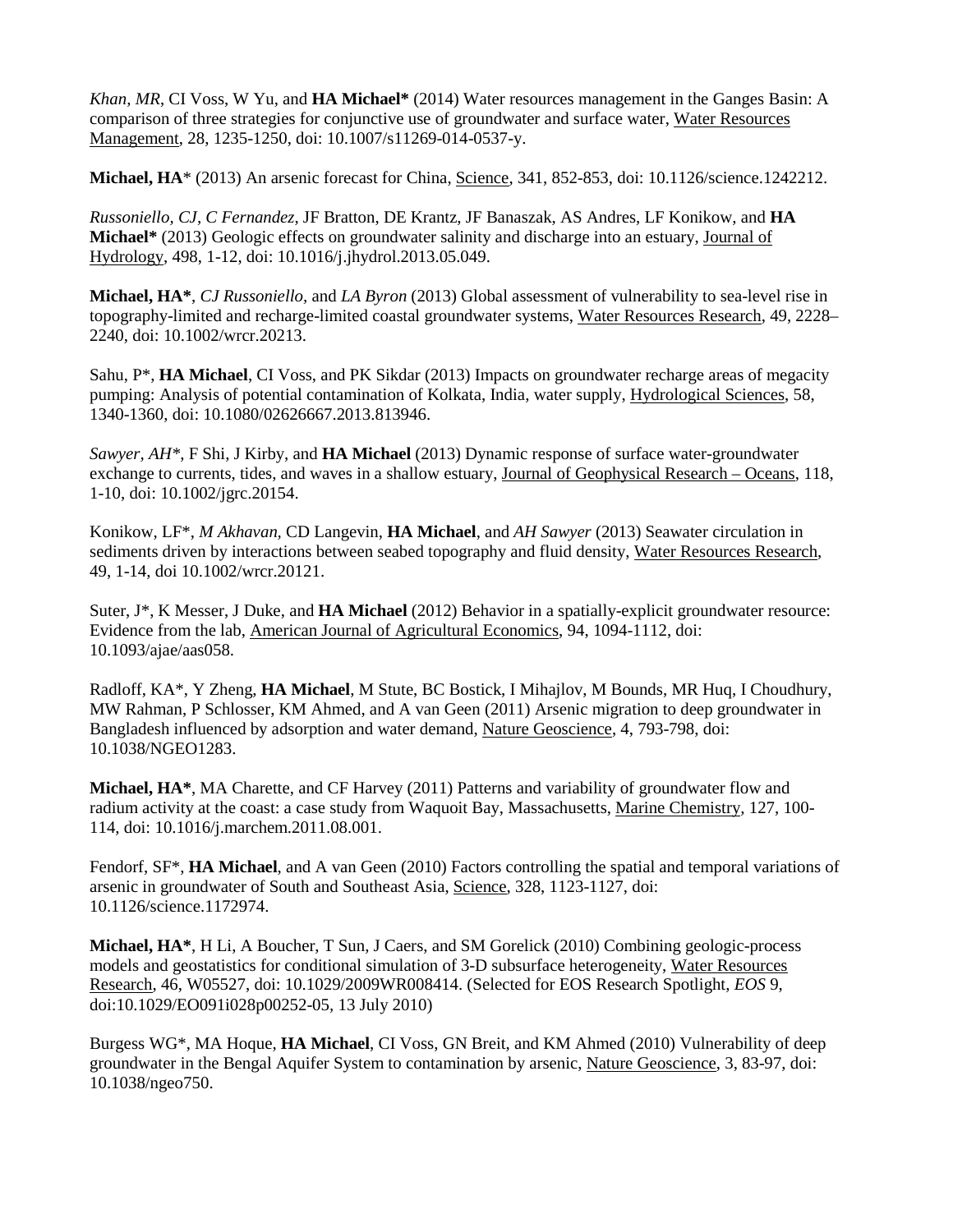**Michael, HA\*** and CI Voss (2009) Controls on groundwater flow in the Bengal Basin of India and Bangladesh: regional modeling analysis, Hydrogeology Journal, 17, 1561-1577, doi:10.1007/s10040-008- 0429-4.

**Michael, HA\*** and CI Voss (2009) Estimation of regional-scale groundwater flow properties in the Bengal Basin of India and Bangladesh, Hydrogeology Journal, 17, 1329-1346, doi:10.1007/s10040-009-0443-1.

**Michael, HA\*** and CI Voss (2008) Evaluation of the sustainability of deep groundwater as an arsenic-safe resource in the Bengal Basin, Proceedings of the National Academy of Sciences, 105, 8531-8536, doi: 10.1073/pnas.0710477105. (Selected for PNAS 'In This Issue' and Nature Research Highlight, *Nature*, 453, 19 June, 2008).

Harvey, CF\*, AN Khandaker, W Yu, ABM Badruzzaman, MA Ali, PM Oates, **HA Michael**, RB Neumann, R Beckie, S Islam, and MF Ahmed (2006) Groundwater dynamics and arsenic contamination in Bangladesh, Chemical Geology, 228, 112-136, doi: 10.1016/j.chemgeo.2005.11.025.

**Michael, HA**, AE Mulligan, and CF Harvey\* (2005) Seasonal oscillations in water exchange between aquifers and the coastal ocean, Nature, 436, 1145-1148, doi: 10.1038/nature03935.

**Michael, HA**, JS Lubetsky, and CF Harvey\* (2003) Characterizing submarine groundwater discharge: a seepage meter study in Waquoit Bay, Massachusetts, Geophysical Research Letters, 30, 1297, doi: 10.1029/2002GL016000.

## **REFEREED CONFERENCE PROCEEDINGS AND REPORTS**

Andres, AS, **HA Michael**, *CJ Russoniello, C Fernandez*, C He, and J Madsen (2017) Investigation of submarine groundwater discharge at Holts Landing State Park, Delaware: Hydrogeologic framework, groundwater level and salinity observations, Delaware Geological Survey Report of Investigations 80, 37 pp.

Cross, VA, JF Bratton, **HA Michael**, KD Kroeger, A Green, and E Bergeron (2013) Continuous resistivity profiling and seismic-reflection data collected in April 2010 from Indian River Bay, Delaware, US Geological Survey Open-File Report 2011-1039, 23 p., http://dx.doi.org/10.3133/ofr20111039.

Yu, W, CI Voss, **HA Michael**, KM Ahmed, L Feinson, *MR. Khan*, and A Tuinhof (2010) Implications of climate change on fresh groundwater resources in coastal aquifers in Bangladesh, Report of the World Bank, South Asia Reg., 2010, 105 pp.

**Michael, HA**, H Li, T Li, A Boucher, SM Gorelick, and J Caers (2008) Combining methods for geologicallyrealistic reservoir simulation, In: Proceedings of the Eighth International Geostatistics Congress, JM Ortiz and X Emery (eds.), Gecamin Ltd., Santiago, 1167-1172.

## **OTHER CONTRIBUTIONS**

*Duque, C\*,* K Knee, *CJ Russoniello*, M Sherif, O Aborisha, NC Sturchio, **HA Michael** (2019) Submarine groundwater discharge data at meter scale (223Ra, 224Ra, 226Ra, 228Ra and 222Rn) in Indian River Bay (Delaware, US), Journal of Hydrology, *in press*.

Messer, K, and HA Michael, Opinion: To stop trashing of Delaware's water supply, we must work together, *Delaware News Journal*, January 10, 2019.

## **SPONSORED RESEARCH and EDUCATION**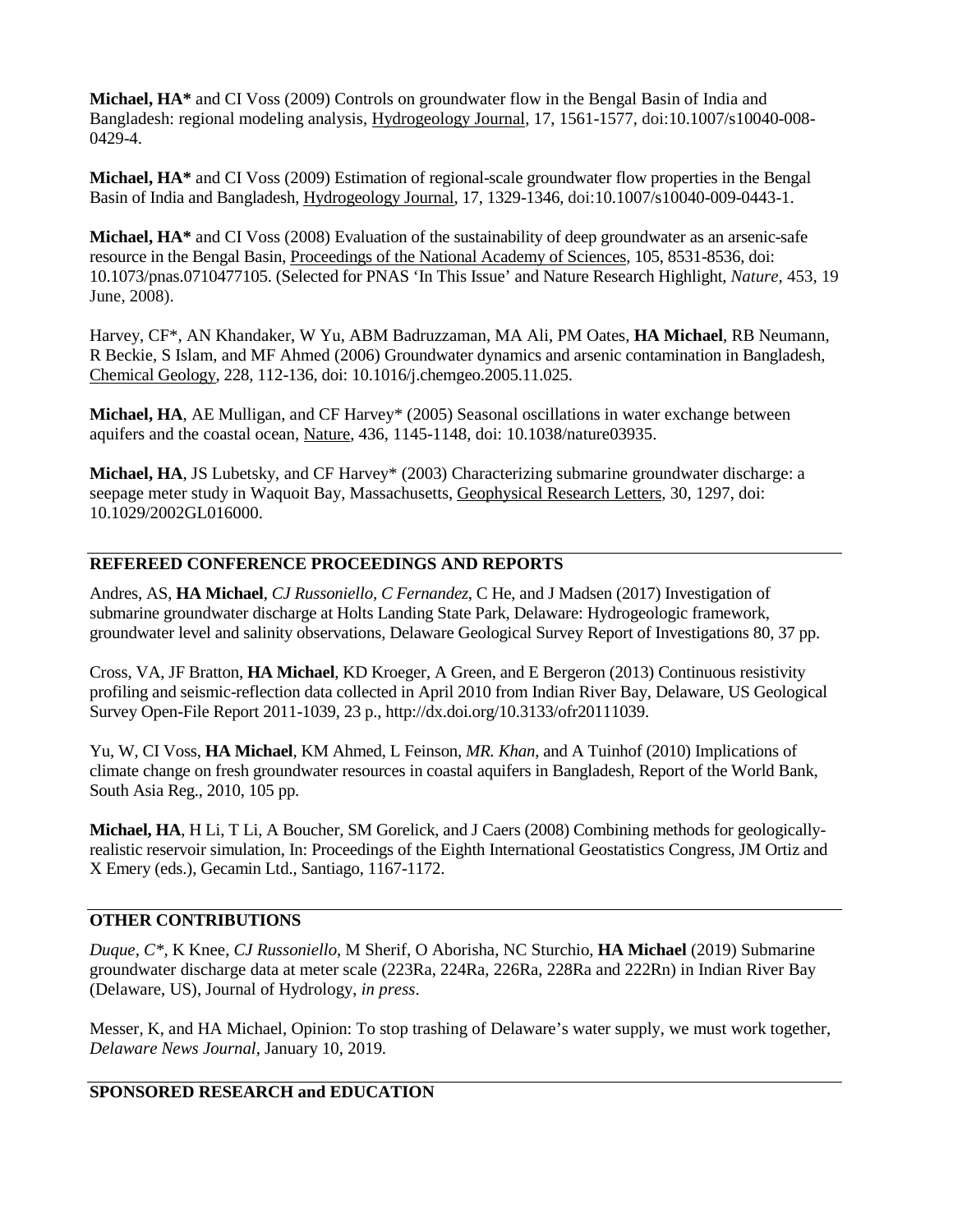Measurements and Modeling to Improve Prediction of Vulnerability of Coastal Water Resources and Ecosystems to Salinization by Storm Surges and Sea-Level Rise, **NIWR/USGS National Competitive Grant Program**, (2018DE01G, 9/1/18-8/31/21), Lead PI H Michael, Co-PIs X Yu (UD) and G Carleton (USGS).

Convergence: RAISE Nearshore Water-Land Interface During Extreme Storms, **National Science Foundation Physical Oceanography and Hydrologic Sciences** (OCE184865, 9/15/18-8/31/21) Lead PI B Raubenheimer (WHOI), PIs Steve Elgar (WHOI), H Michael, QJ Chen (Northeastern), L Moore (UNC-Chapel Hill), N Stark (Virginia Tech).

Connecting Hydrology, Biology, and Geochemistry in a Coastal Wetland: Feedbacks between Ecosystem Processes toward Predictive Understanding, **National Science Foundation Hydrologic Sciences** (EAR1759879, 8/1/18-7/31/20), Lead PI H Michael, PI A Seyfferth (UD).

RII Track-1: Water Security in Delaware's Changing Coastal Environment, **National Science Foundation EPSCoR Research Infrastructure Improvement and the State of Delaware** (OIA1757353, 10/1/18- 9/31/23), Lead PI K Messer, PI and Research Lead, H Michael, PIs V Kalavacharla, D Sparks, M D'Souza.

Characterizing global variability in groundwater arsenic, **USGS Powell Center** (10/1/18-7/31/20), PI B Bostick (Lamont-Doherty Earth Observatory), Co-PIs M Stahl (Union College), C Voss (USGS), H Michael.

Water Sustainability Challenges Graduate Student Symposia, **University of Delaware Office of Graduate and Professional Education Grand Challenges** (2/1/18-6/15/19), PI H Michael, PIs J Miller, DL Sparks, D Vlachos, Y Yan, S Inamdar, S Ali, K Messer, Y Chin, A Razdan, S Freilich (UD), D Arscott (Stroud Water Research Center), T Keyser, Ed Hale (Delaware Department of Natural Resources and Environmental Control).

Using surface information for quantitative modeling of the subsurface, **National Science Foundation Hydrologic Sciences** (EAR1719638, 9/1/17-8/31/20), Lead PI P Passalacqua (University of Texas), PIs H Michael and C Paola (University of Minnesota).

CNH: Competing demands and future vulnerability of groundwater: Drinking water quality and food security in arsenic-impacted South and Southeast Asia, **National Science Foundation Coupled Natural Human Systems** (ICER1414131, 9/1/14-8/31/19), PI A van Geen (Columbia University), co-PIs B Bostick, W Schlenker, P Schlosser (Columbia University), C Harvey (MIT), H Michael (UD), J Duxbury (Cornell University).

Delaware EPSCoR: Meeting Delaware's 21st Century Water and Energy Challenges through Research, Education, and Innovation, **National Science Foundation EPSCoR RII and the State of Delaware** (EAR1301765, 6/1/2013-5/31/2018), Lead PI D Sparks, H Michael co-lead Research Theme 1.

Hydrological control of particle entrainment and nitrogen cycling in beach aquifer mixing and reaction zones, **National Science Foundation Hydrologic Sciences** (EAR1246554, 1/1/2013-12/31/15). Lead PI H Michael, PI W Ullman

CAREER: Quantitative education and analysis toward integrating scales of water exchange between land and sea, **National Science Foundation Hydrologic Sciences** (EAR1151733, 9/1/2012 – 8/31/2017). PI H Michael

WSC Category 1 Water Sustainability in Coastal Environments: Exploratory Research for an Integrated Study of the Effect of Anticipated Sea Level Rise on Contaminated Site Risk, **National Science Foundation Water Sustainability and Climate** (SES1204672, 8/1/2012-7/31/2013). Lead PI J Duke, PIs D Sparks, H Michael, K Messer (U Delaware)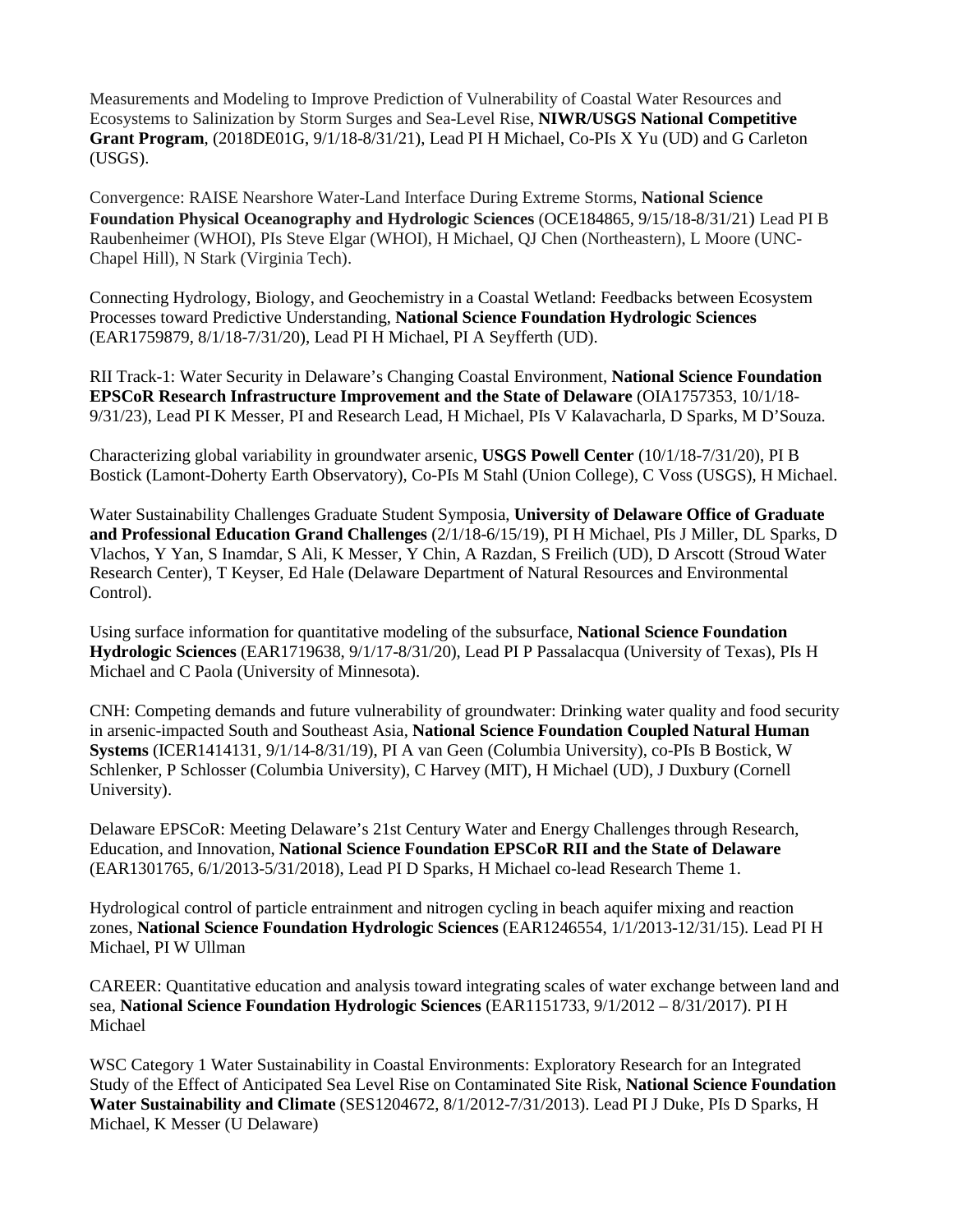Health Effects and Geochemistry of Arsenic and Manganese, **NIEHS Superfund Research Program** (4/1/2012-3/31/2017), Lead PIs J Graziano and L van Geen (Columbia University), H Michael co-PI on Hydrogeology Core D

Microbial Fe oxidation and carbon cycling in aquifers of the Christina River Critical Zone Observatory, **Delaware EPSCoR Seed Grant** (2/1/12 – 1/31/13), Lead PI C Chan (U. Delaware), PI H Michael

An experimental economics investigation of groundwater resource dynamics, **National Science Foundation Decision, Risk, and Management Science**, co-supported by **Hydrologic Sciences**, Environment, Society, and the Economy (ESE) (SES1024889, 9/1/2010 – 8/31/2013), Lead PI J Suter (Oberlin College) PIs K Messer, J Duke, and H Michael (U Delaware)

Quantifying Temporal and Geologic Controls on Water and Chemical Exchange between Groundwater and Surface Water in Coastal Estuarine Systems, **National Science Foundation Hydrologic Sciences**  (EAR0910756, 10/1/2009-9/30/2013), Lead PI H Michael, PIs J Bratton and L Konikow (USGS), AS Andres (Delaware Geological Survey), D Krantz (University of Toledo)

CZO: Spatial and temporal integration of carbon and mineral fluxes: a whole watershed approach to quantifying anthropogenic modification of critical zone carbon sequestration, **National Science Foundation**  (NSF0724971, 10/1/2009-9/30/2014), funded Collaborator with Lead PI Donald Sparks and PIs K Yoo, J Pizzuto (U Delaware), L Kaplan, A Aufdenkampe (Stroud Water Research Center)

Improving groundwater modeling in the Bengal Basin aquifer to support local and Transboundary waterresources management in the lower Ganges River, **The World Bank** (8/1/2010-4/30/2012), PIs H Michael and C Voss (USGS)

Investigation of tidal effects on nitrogen chemistry in subsurface mixing zones of coastal estuaries, **Oak Ridge Associated Universities Ralph E. Powe Junior Faculty Award** (6/1/2010-5/31/2011), PI H Michael

Recovering uncompromised samples of aquifer sands with in-situ groundwater from up to 300-m depth in South and Southeast Asia, **International Continental Scientific Drilling Program**, one of 10 lead proponents on a workshop proposal with lead PI A Van Geen (Columbia University)

Fluid and fine-grained particle dynamics in the variably-saturated zone of sandy estuarine beachfaces, **Delaware EPSCoR Seed Grant** (2/1/2009 – 1/31/2011), Lead PI H Michael, PI W Ullman (U. Delaware)

Modeling dynamic effects of climate change on coastal groundwater systems, **University of Delaware Research Foundation** (6/1/2008 – 12/31/2009), PI H Michael

Climate change implications on salt-water intrusion and groundwater resources in coastal aquifer systems in Bangladesh, **The World Bank** (4/1/2008 – 12/31/2009), PIs H Michael and C Voss (USGS)

Support for collaboration on groundwater modeling in Bangladesh and India and a MODFLOW workshop, **UNICEF** (2005-2006), PIs H Michael and C Voss (USGS)

Support for collaboration on groundwater modeling in Bangladesh and India and a MODFLOW workshop, **Department for International Development, UK** (2005), PIs H Michael and C Voss (USGS)

## **CONFERENCE SESSIONS ORGANIZED**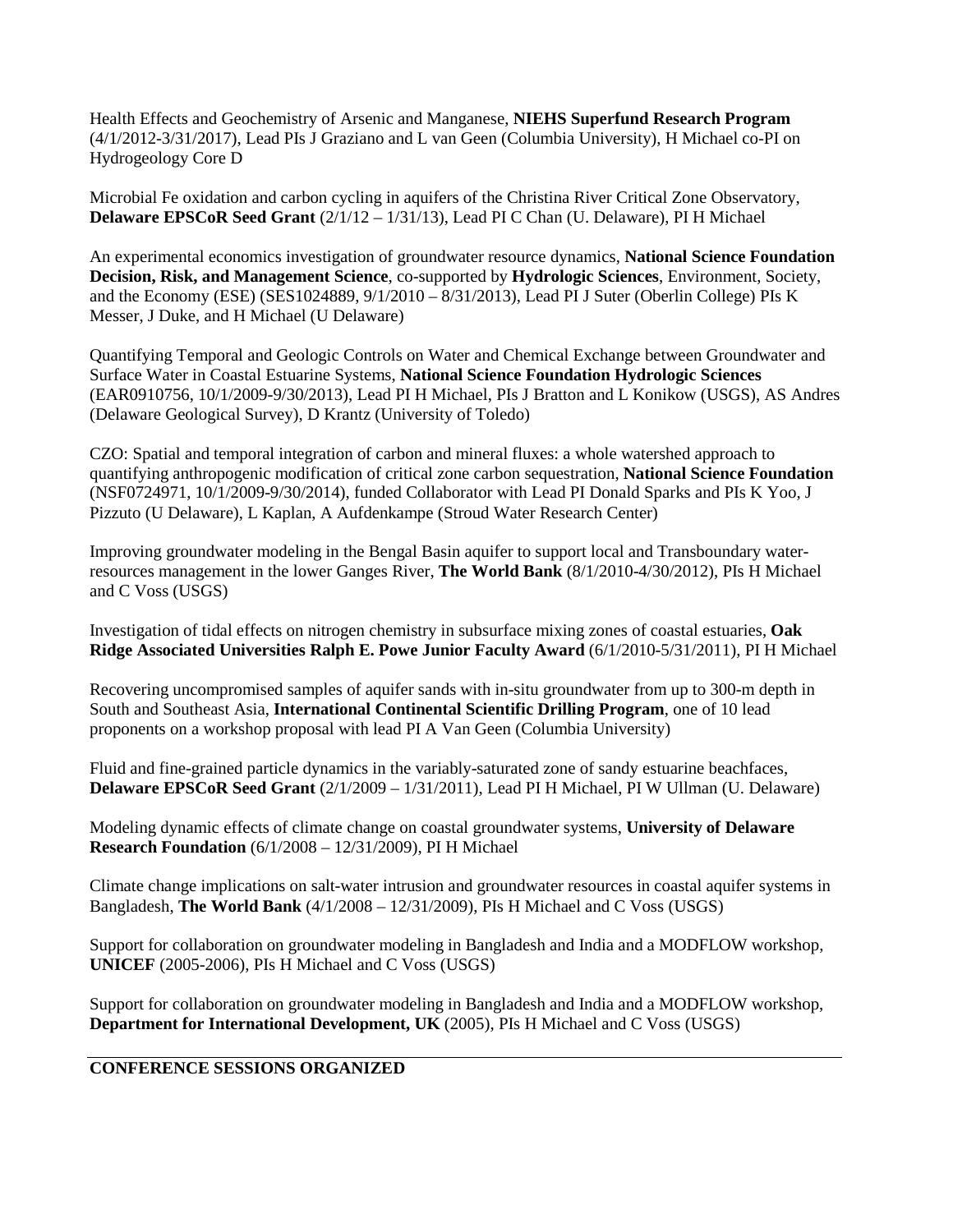E Tran, C Bandaragoda, AN Flores, **HA Michael,** Advancing Diversity, Equity, and Inclusion in the Hydrologic Sciences: Where Do We Want to Be and How Do We Get There?, American Geophysical Union Fall Meeting, Washington, DC, December 9-13, 2019.

**HA Michael**, KC Carroll, C Hatch, JL Druhan, Advances, breakthroughs, and challenges in hydrogeologic sciences, American Geophysical Union Fall Meeting, Washington, DC, December 9-13, 2019.

**HA Michael**, C Hatch, KC Carroll, Advances, breakthroughs, and challenges in hydrogeologic sciences, American Geophysical Union Fall Meeting, Washington, DC, December 10-14, 2018.

**HA Michael**, C Hatch, Advances, breakthroughs, and challenges in hydrogeologic sciences, American Geophysical Union Fall Meeting, New Orleans, LA, December 11-15, 2017.

Carroll, K, **HA Michael**, P Mishra, B Malama, Recent advances in groundwater hydrology, American Geophysical Union Fall Meeting, San Francisco, CA, December 12-16, 2016.

**HA Michael**, K Carroll, C Brown, Water resources, climate change, and sustainability, American Geophysical Union Fall Meeting, San Francisco, CA, December 14-18, 2015.

Carroll, K, **HA Michael**, P Mishra, B Malama, Advances and breakthroughs in Hydrogeology, American Geophysical Union Fall Meeting, San Francisco, CA, December 14-18, 2015.

Sanford, W, **HA Michael**, C Welty, Delivery of nutrients and contaminants by groundwater to estuaries and their watersheds, Geological Society of America Annual Meeting, Baltimore, MD, November 1-4, 2015.

Custodio, E, A Jeuken, SA Khan, **HA Michael**, G Oude Essink, Fresh Water Management, Deltas in Times of Climate Change II, Rotterdam, The Netherlands, September 24-26, 2014 (invited).

**Michael, HA**, KB Moffett, AH Sawyer, and T Bianchi, Hydrologic controls on biogeochemical and ecosystem processes at the land-sea interface, American Geophysical Union Fall Meeting, San Francisco, CA, December 9-13, 2013.

Bhattacharya, P, A Mukherjee, DK Nordstrom, **HA Michael** and J Bundschuh, Recent Advances in Studies of Dissolved Arsenic and Other Metals in Global Hydrologic Systems, Geological Society of America Annual Meeting, Minneapolis, MN, October 9 - 12, 2011.

Andres, AS and **HA Michael**, Submarine Discharge of Groundwater and Nutrients into Estuaries and the Ocean, National Ground Water Association Ground Water Summit, Baltimore, MD, May 1-5, 2011.

Zheng, Y, and **HA Michael**, Sustainable Management of Safe Aquifers in Areas Affected by High Arsenic, Goldschmidt Conference on Earth, Energy, and the Environment, Knoxville, TN, June 13-18, 2010.

## **INVITED ABSTRACTS**  $*$  presenting author

**HA Michael\***, *M Khan*, CI Voss, CF Harvey, A van Geen, PSK Knappett, Vulnerability to groundwater arsenic in the Bengal Basin: The interplay between dense populations, geologic complexity, and large-scale geogenic contamination, American Geophysical Union Fall Meeting, San Francisco, CA, December 9-13, 2019. (Invited)

**HA Michael\***, *KH Kim*, WJ Ullman, CS Chan, S McAllister, Dynamic hydrologic and biogeochemical hotspots along coastlines as potential targets for biogeophysical investigation, , American Geophysical Union Fall Meeting, San Francisco, CA, December 9-13, 2019. (Invited)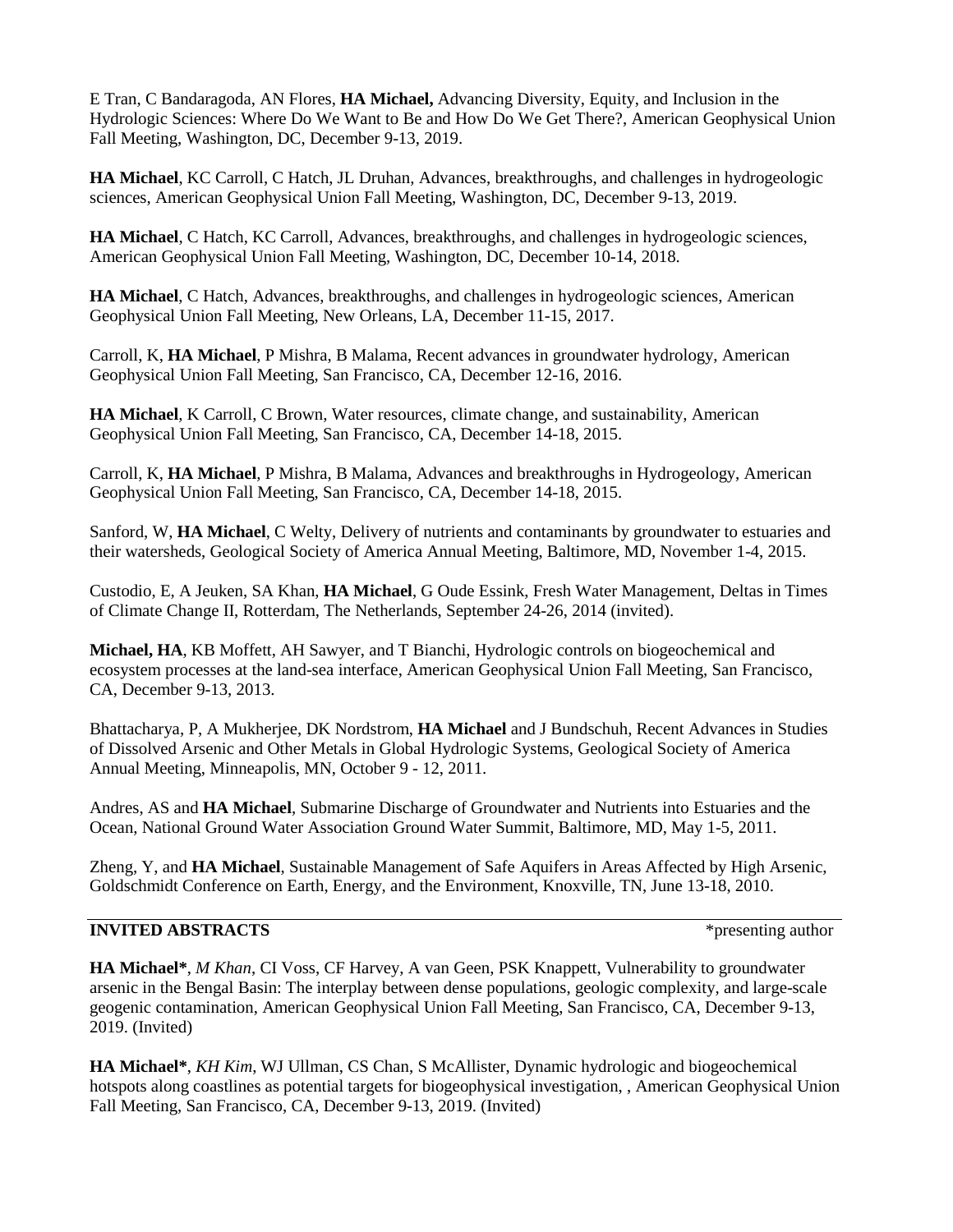**Michael, HA\***, *X Yu*, Extending coastal hydrogeology from onshore to offshore: Geologic and hydrologic connections through the continental shelf, Geological Society of America Annual Meeting, Phoenix, AZ, September 25, 2019. (Invited)

**Michael, HA\***, *Z Xu*, J Hariharan, P Passalacqua, C Paola, E Steel, MC Perignon, Surface to subsurface connectivity in river deltas: From depositional processes to preferential groundwater flow, American Geophysical Union Fall Meeting, Washington, DC, December 10-14, 2018. (Invited)

**Michael, HA\*** Climate, Population, and the Squeeze on Coastal Groundwater, Symposium on Water Sustainability, Hohai University, Nanjing, China, October 20-22, 2018. (Keynote)

**Michael, HA\*,** Vulnerability of coastal aquifers to salinization by seawater: Influence of sea-level rise, storm surges, and geologic structure, Indo-US Bilateral Workshop on Coastal Groundwater Dynamics Combining Future Climate Change and Human Development, Pondicherry University, India, June 7-9, 2018. (Invited)

**Michael, HA**\*, *KH Kim, JA Guimond, JW Heiss*, WJ Ullman, A Seyfferth, Hydrologic influence on redox dynamics in estuarine environments, American Geophysical Union Fall Meeting, New Orleans, LA, December 11-15, 2017. (Invited)

**Michael, HA**\*, *C Duque, X Geng, J Guimond, JW Heiss, KH Kim, M Koneshloo, P Kreyns, CJ Russoniello, KC Scott, X Yu*, Submarine groundwater discharge across scales from marsh to shelf, Geological Society of America Annual Meeting, Seattle, WA, October 22-25, 2017. (Invited)

**Michael, HA**\*, *KC Scott, X Yu, MR Khan, M Koneshloo*, Continental shelf-scale aquifer-ocean interactions: The impact of geological heterogeneity, Australasian Groundwater Conference, Sydney, Australia, July 11- 13th, 2017. (Keynote)

**Michael, HA\***, *C Duque, JW Heiss, KH Kim, KC Scott, CJ Russoniello*, TW Brooks, WJ Ullman, Physicalbiogeochemical linkages controlling land-sea solute fluxes from beach to shelf, American Society of Limnology and Oceanography Meeting, Honolulu, Hawaii, February 26-March 3, 2017. (Invited)

**Michael, HA\***, *X Yu,* J LeMonte, DL Sparks, *KH Kim, J Heiss,* WJ Ullman, *J Guimond*, A Seyfferth, Geochemical response to hydrologic change along land-sea interfaces, American Geophysical Union Fall Meeting, San Francisco, CA, December 12-16, 2016. (Invited)

**Michael, HA\***, *J Heiss, KH Kim*, WJ Ullman, *CJ Russoniello, C Duque*, TW Brooks, The influence of groundwater flowpaths and mixing on nutrient fluxes to estuaries and the ocean, Geological Society of America Annual Meeting, Denver, CO, September 25-28, 2016. (Invited)

**Michael, HA**\*, The influence of geologic heterogeneity on large-scale groundwater flow and solute transport: Continental shelves and mega-cities, Gordon Research Conference on Flow and Transport in Permeable Media, Girona, Spain, July 31-August 5, 2016. (Invited)

**Michael, HA**\*, *KC Scott*, *M Koneshloo, MR Khan,* Geological Influence on Salinity Distributions and Submarine Groundwater Discharge on the Continental Shelf, 24<sup>th</sup> Salt Water Intrusion Meeting, Cairns, Australia, July 4-8, 2016 (Keynote).

**Michael, HA**\*, *KC Scott*, *M Koneshloo, MR Khan, K Li*, The influence of geologic heterogeneity on groundwater salinity and aquifer-ocean exchange along the continental shelf, American Geophysical Union Fall Meeting, San Francisco, CA, December 14-18, 2015. (Invited)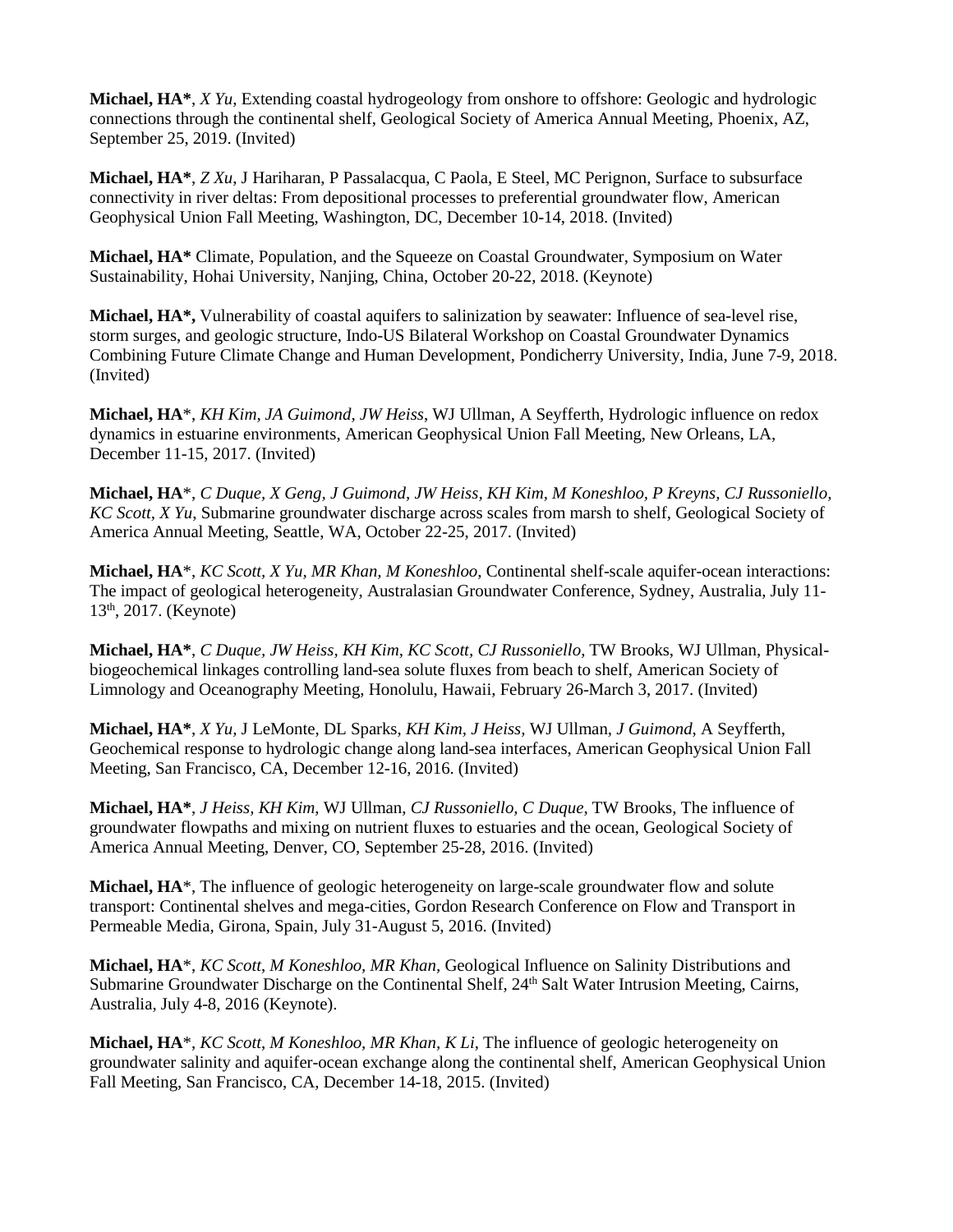Vargas, R\*, **HA Michael**, Z Sanchez, A Seyfferth, Ecohydrology of greenhouse gas fluxes in a temperate estuary, American Geophysical Union Fall Meeting, San Francisco, CA, December 15-19, 2014. (Invited)

*AH Sawyer*\*, *O Lazareva*, CS Chan, *K Crespo*, TC Stieglitz, **HA Michael**, Shallow stratigraphic controls on fluid and solute fluxes across the sediment-water interface of an estuary, American Geophysical Union Fall Meeting, San Francisco, CA, December 9-13, 2013. (Invited)

**Michael, HA\*,** *LA Byron*, LS Feinson, CI Voss, *CJ Russoniello*, Vulnerability of topography-limited and recharge-limited groundwater systems to sea-level rise-induced salinization, American Geophysical Union Fall Meeting, San Francisco, CA, December 7, 2012. (Invited)

*Sawyer, AH*\*, F Shi, JT Kirby, **HA Michael**, Dynamic response of surface water-groundwater exchange to currents, tides, and waves in a shallow estuary, American Geophysical Union Fall Meeting, San Francisco, CA, December 7, 2012. (Invited)

**Michael, HA**\*, Impacts of small-scale geologic heterogeneity on large-scale groundwater flow: Implications for sustainable arsenic-safe water supply in the Bengal Basin, The Geological Society of London, Water Futures Conference, London, England, March 6-7, 2012. (Invited)

**Michael, HA**\*, Transport of Solutes through Hydraulically and Chemically Heterogeneous Sediments of the Bengal Basin, Goldschmidt Conference, Prague, Czech Republic, August 14-19, 2011. (Keynote)

**Michael, HA**\*, CI Voss, KA Radloff, and Y Zheng, Assessment of the physical and chemical sustainability of deep, low-arsenic groundwater in the Bengal Basin: Regional- and local-scale considerations, American Geophysical Union Fall Meeting, San Francisco, CA, December 13-17, 2010. (Invited)

**Michael, HA**\*, CI Voss, KA Radloff, and Y Zheng, Evaluation of water supply sustainability in the Bengal Basin through regional modeling of flow patterns and arsenic sorption, Geological Society of America Annual Meeting, Denver, CO, October 31 - November 3, 2010. (Invited)

**Michael, HA**\* and CI Voss, Regional modeling of groundwater flow and arsenic transport in the Bengal Basin: challenges of scale and complexity, American Geophysical Union Fall Meeting, San Francisco, CA, December 14, 2009. (Invited)

**Michael, HA**\* and CI Voss, Is deep groundwater a sustainable source of arsenic-safe water in the Bengal Basin? Management insights from a regional modeling analysis, AGU Chapman Conference on arsenic in groundwater of southern Asia, Siem Reap, Cambodia, March 24-27, 2009. (Invited)

**Michael, HA\***, Driving Mechanisms of Submarine Groundwater Discharge: Review of Recent Advancements and Observations in a Cape Cod Estuary, Geological Society of America Annual Meeting, Houston, TX, October 5-9, 2008. (Invited)

## **CONTRIBUTED ABSTRACTS (last 5 years)**

\*presenting author

- **2020** Steel, E, C Paola, P Passalacqua, **HA Michael**, J Hariharan, *Z Xu*, Linking morphodynamics of deltaic distributary networks to stratigraphic connectivity of channel bodies, Society for Sedimentary Geology, April 26-29, 2020.
- McQuiggan, R\*, *M Hingst*, AS Andres, C He, *C Peters*, **HA Michael,** Investigating the dynamics of coastal groundwater salinization in East Dover, Delaware, GSA Joint Section Meeting, March 20-22, 2020.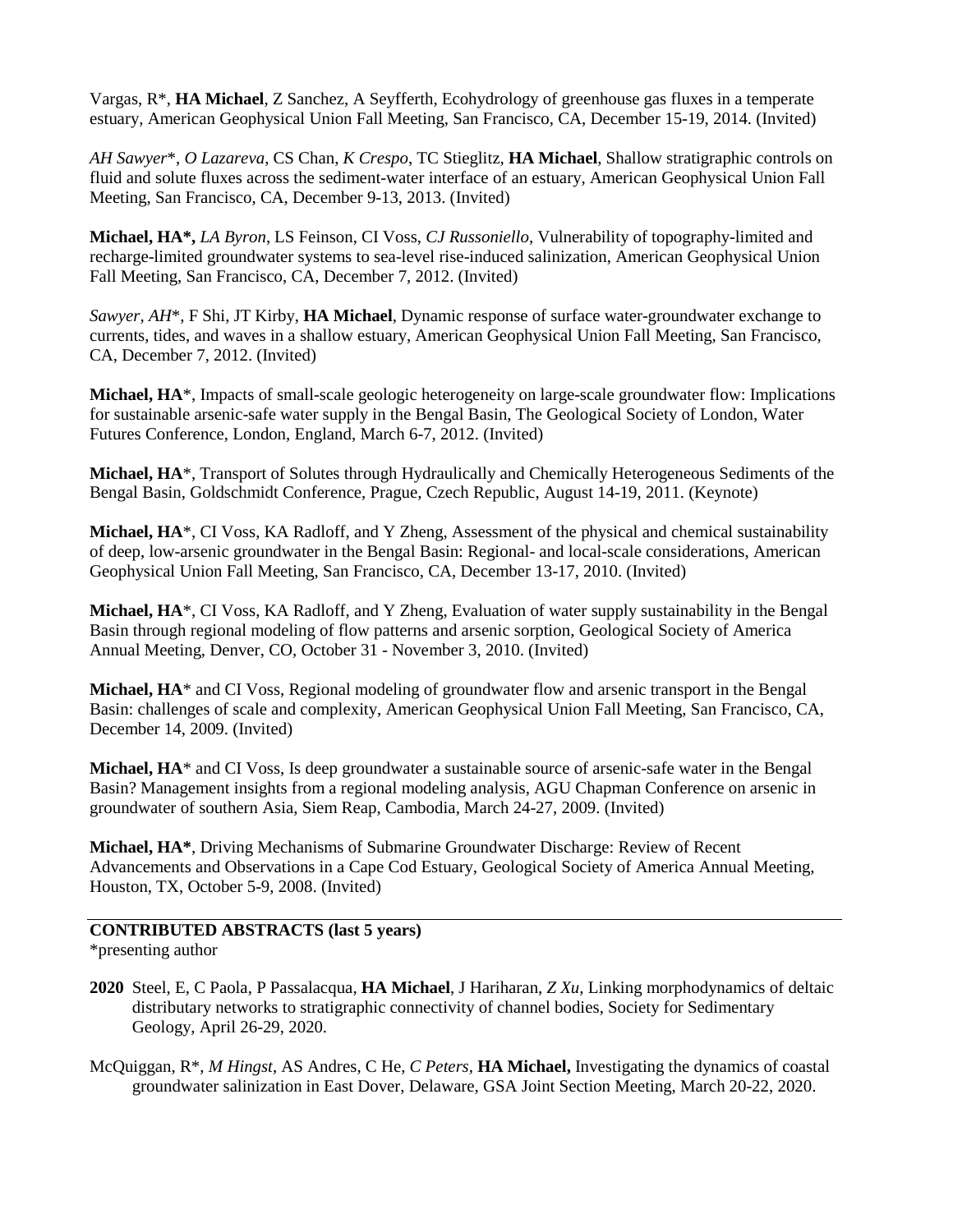Raubenheimer, B\*, N Stark, Q Chen, S Elgar, **HA Michael**, L Moore, L Peek, Nearshore Extreme Events Reconnaissance (NEER) Association, AGU Ocean Sciences Meeting, San Diego, CA, Feb 16- 21, 2019.

**2019** *Dominguez, JP*\*, **HA Michael**, A Meglioli, Groundwater modeling in the high Andes of Argentina: resource assessment and potential impacts, American Geophysical Union Fall Meeting, San Francisco, CA, December 9-13, 2019.

*J Guimond\**, *X Yu*, HA Michael, Using hydrological-biogeochemical linkages to elucidate carbon dynamics in coastal wetlands subject to relative sea-level rise, American Geophysical Union Fall Meeting, San Francisco, CA, December 9-13, 2019.

*R Frederiks\**, **HA Michael**, J Raphael, Quantifying vulnerability to storm surge induced saltwater intrusion in Atlantic coastal aquifers, American Geophysical Union Fall Meeting, San Francisco, CA, December 9-13, 2019.

*C Peters*\*, **HA Michael**, F Ahsanuzzaman, *M Hingst*, L Palm-Forster, Feedbacks Between Groundwater Pumping Decisions and Salinization Risks in Coastal Aquifers, American Geophysical Union Fall Meeting, San Francisco, CA, December 9-13, 2019.

*MR Khan*\*, **HA Michael**, B Nath, B Huhmann, CF Harvey, A Mukherjee, M Chakraborty, I Choudhury, MS Ullah, KM Ahmed, SL Goodbred, P Schlowwer, BC Bostick, BJ Mailloux, T Ellis, A van Geen, Arsenic-contaminated deep groundwater in the Bengal Basin: origin and implications for mitigation, San Francisco, CA, December 9-13, 2019.

Y Huang\*, PSK Knappett, N Dimova, A Hossain, K Rhodes, M Lipsi, Z Nichols, I Choudhury, S Datta, MB Cardenas, KM Ahmed, **HA Michael,** RH Mozumder, A van Geen, Quantifying the timing and source of baseflow into the tidally fluctuating Meghna River, Bangladesh, American Geophysical Union Fall Meeting, San Francisco, CA, December 9-13, 2019.

*M Hingst*\*, R McQuiggan, AS Andres, *C Peters*, **HA Michael**, 'A-Salt' on Delaware Farmland: Investigation of Pathways and Dynamics of Saltwater Intrusion near Dover, American Geophysical Union Fall Meeting, San Francisco, CA, December 9-13, 2019.

*Xu, Z*\*, J Hariharan, P Passalacqua, E Steel, C Paola, **HA Michael**, Contaminant transport in deltaic aquifers: The impact of surface-to-subsurface connectivity, American Geophysical Union Fall Meeting, San Francisco, CA, December 9-13, 2019.

E Steel, C Paola, P Passalacqua, **HA Michael**, J Hariharan, *Z Xu*, Linking surface dynamics to the subsurface record: the effectiveness of overhead imagery in quantifying depositional architecture, American Geophysical Union Fall Meeting, San Francisco, CA, December 9-13, 2019.

*Yu, X*, **HA Michael\***, Offshore pumping impacts onshore groundwater resources and land subsidence, International Association of Mathematical Geologists Conference, State College, PA, August 12-15, 2019.

*Yu, X*\*, **HA Michael**, Mechanisms, classification, and vulnerability of pumping-induced seawater intrusion in heterogeneous aquifers, 16th Annual Meeting of Asia Oceania Geosciences Society, July 28 – August 2, 2019.

*Yu, X*\*, **HA Michael**, Mechanisms, classification, and vulnerability of pumping-induced seawater intrusion in heterogeneous aquifers, International Union of Geodesy and Geophysics General Assembly, Montreal, Canada, July 8-18, 2019.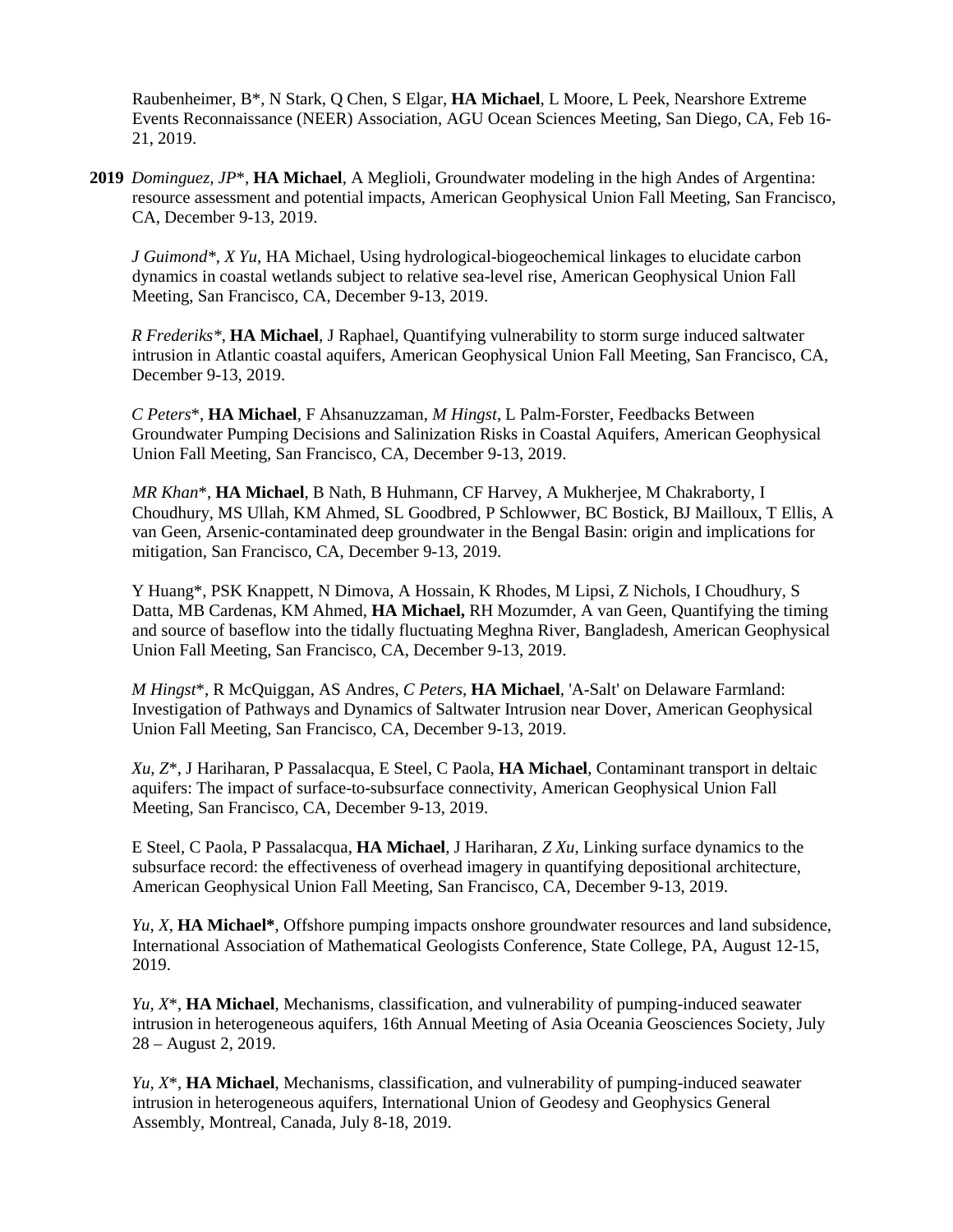*Guimond, JA*\*, **HA Michael**, Marsh crab impacts on hydrology and biogeochemistry alter coastal carbon cycling, Fourth Xiamen Symposium on Marine Environmental Sciences, Xiamen, China, January 6-9, 2019.

*Kim, KH*\*, **HA Michael**, WJ Ullman, Spatiotemporal variability of chemical reactions in a beach aquifer, Fourth Xiamen Symposium on Marine Environmental Sciences, Xiamen, China, January 6-9, 2019.

**2018** *Kim, KH*\*, **HA Michael**, WJ Ullman, Short-timescale variability in redox conditions of a coastal aquifer, American Geophysical Union Fall Meeting, Washington, DC, December 10-14, 2018.

*Xu, Z*\*, **HA Michael**, J Hariharan, P Passalacqua, C Paola, MC Perignon, E Steel, Relations between static and dynamic connectivity in a deltaic aquifer, American Geophysical Union Fall Meeting, Washington, DC, December 10-14, 2018.

*Guimond, JA*\*, **HA Michael**, Marsh crab impacts on hydrology and biogeochemistry alter coastal carbon cycling, American Geophysical Union Fall Meeting, Washington, DC, December 10-14, 2018.

*Geng, X*\*, **HA Michael**, Lateral movement of groundwater and its effects on seawater-groundwater interactions in coastal volcanic aquifers, American Geophysical Union Fall Meeting, Washington, DC, December 10-14, 2018.

Hariharan, J\*, MC Perignon, P Passalacqua, *Z Xu*, **HA Michael**, C Paola, E Steel, Quantifying connectivity between the surface and subsurface in numerically modeled deltas, American Geophysical Union Fall Meeting, Washington, DC, December 10-14, 2018.

Loheide, SP\*, DM Ciruzzi, C Lowry, C Tague, **HA Michael**, DW Hyndman, AD Kendall, S Tyler, M Thompson, E Tran, CUAHSI Virtual University: An inter-institutional framework for graduate education applied to the hydrologic sciences, American Geophysical Union Fall Meeting, Washington, DC, December 10-14, 2018.

Steel, E\*, C Paola, P Passalacqua, **HA Michael**, Surface to subsurface connectivity in River Deltas: Building stratigraphy from limited surface information, American Geophysical Union Fall Meeting, Washington, DC, December 10-14, 2018.

Mozumder, RH\*, **HA Michael**, I Mihajlov, MR Khan, I Choudhury, BJ Mailloux, BC Bostick, P Knappett, P Schlosser, TNB Koffmann, T Ellis, KM Ahmed, A van Geen, American Geophysical Union Fall Meeting, Washington, DC, December 10-14, 2018.

Heiss, J, **HA Michael**, M Koneshloo, Aquifer heterogeneity forms denitrification hotspots and increases reactivity in intertidal sediments, American Geophysical Union Fall Meeting, Washington, DC, December 10-14, 2018.

**Michael, HA\***, Vulnerability of coastal aquifers to salinization by seawater: Influence of sea-level rise, storm surges, and geologic structure, Geological Society of America Annual Meeting, Indianapolis, IN, November 4-7, 2018.

Van Geen, A\*, RH Mozumder, B Bostick, B Mailloux, P Schlosser, CF Harvey, **HA Michael**, *MR Khan*, I Choudhury, KM Ahmed, How Earth processes can poison millions but also provide a solution: the case of well-water arsenic in South Asia, Geological Society of America Annual Meeting, Indianapolis, IN, November 4-7, 2018.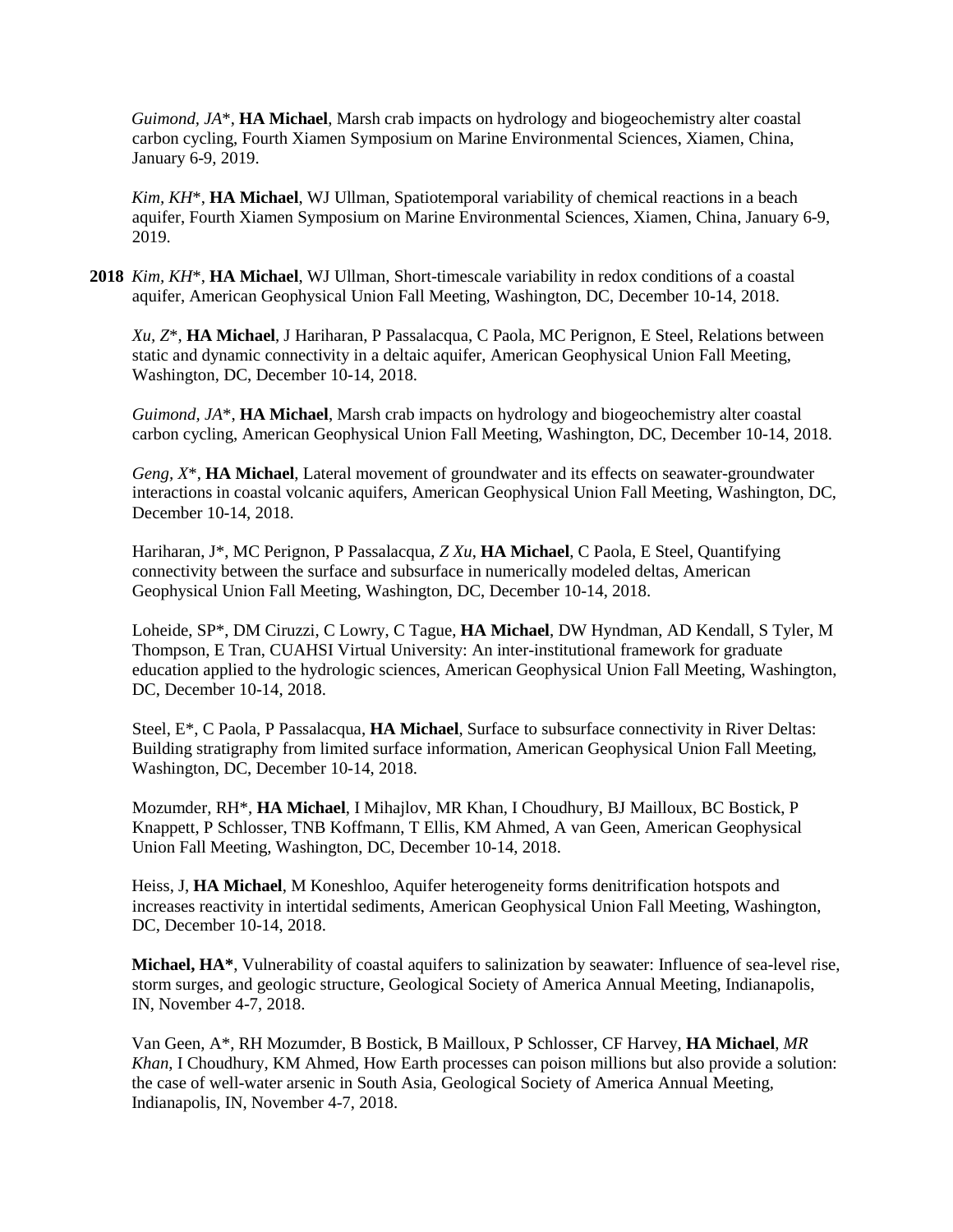*Yu, X*, **HA Michael\***, Effects of offshore pumping on groundwater resources in coastal aquifers,  $25<sup>th</sup>$ Salt Water Intrusion Meeting, Gdansk, Poland, June 17-22, 2018.

*Duque, C*\*, HA Michael, The subterranean estuary: Descriptive term or confusing jargon?, 25<sup>th</sup> Salt Water Intrusion Meeting, Gdansk, Poland, June 17-22, 2018.

*Duque, C\**, S Jenssen, TW Brooks, *CJ Russoniello*, P Engesgaard, **HA Michael**, Hydrogeological flow paths in coastal areas: A dismissed factor for the delivery of nutrients?, 25<sup>th</sup> Salt Water Intrusion Meeting, Gdansk, Poland, June 17-22, 2018.

Kiro, Y\*, **HA Michael**, *C Duque*, Y Yechieli, Estimating the potential role of long-term seawater circulation in aquifers in ocean chemistry, European Geophysical Union Meeting, Vienna, Austria, April 8-13, 2018.

**2017** *Guimond, J\**, A Seyfferth, **HA Michael**, Hydrologically mediated iron reduction/oxidation fluctuations and dissolved organic carbon exports in tidal wetlands, American Geophysical Union Fall Meeting, New Orleans, LA, December 11-15, 2017.

*Geng, X\*, P Kreyns, M Koneshloo*, **HA Michael**, Impacts of preferential flow on coastal groundwatersurface water interactions: The heterogeneous volcanic aquifer of Hawaii, American Geophysical Union Fall Meeting, New Orleans, LA, December 11-15, 2017.

*Kim, KH\**, **HA Michael**, W-J Cai, WJ Ullman, Spatial distributions of biogeochemical reactions in freshwater-saltwater mixing zones of sandy beach aquifers, American Geophysical Union Fall Meeting, New Orleans, LA, December 11-15, 2017.

Harvey, CF\*, **HA Michael**, What drives saline circulation cells in coastal aquifers? An energy balance for density-driven groundwater systems, American Geophysical Union Fall Meeting, New Orleans, LA, December 11-15, 2017.

*Tan, F\**, K Yoo, P Imhoff, **HA Michael**, The impact of organo-mineral complexation on mineral weathering in the soil zone under unsaturated conditions, American Geophysical Union Fall Meeting, New Orleans, LA, December 11-15, 2017.

*Russoniello, CJ*\*, *JW Heiss*, **HA Michael**, Variability in benthic exchange rate, depth, and residence time beneath a shallow coastal estuary, American Geophysical Union Fall Meeting, New Orleans, LA, December 11-15, 2017.

*Yu, X*\*, **HA Michael**, Impact of heterogeneity on groundwater salinization due to coastal pumping, American Geophysical Union Fall Meeting, New Orleans, LA, December 11-15, 2017.

*Guimond, J*\*, **HA Michael**, Spatial and temporal impacts of crab burrows on groundwater-surface water interactions and redox conditions in a tidal wetland, Geological Society of America Annual Meeting, Seattle, WA, October 22-25, 2017.

*Kim, KH\**, **HA Michael**, W-J Cai, WJ Ullman, Dynamic migration of biogeochemical reaction zones in an intertidal beach aquifer, Geological Society of America Annual Meeting, Seattle, WA, October 22-25, 2017.

*Russoniello, CJ*\*, **HA Michael**, Spatial and temporal variability of global wave pumping, Geological Society of America Annual Meeting, Seattle, WA, October 22-25, 2017.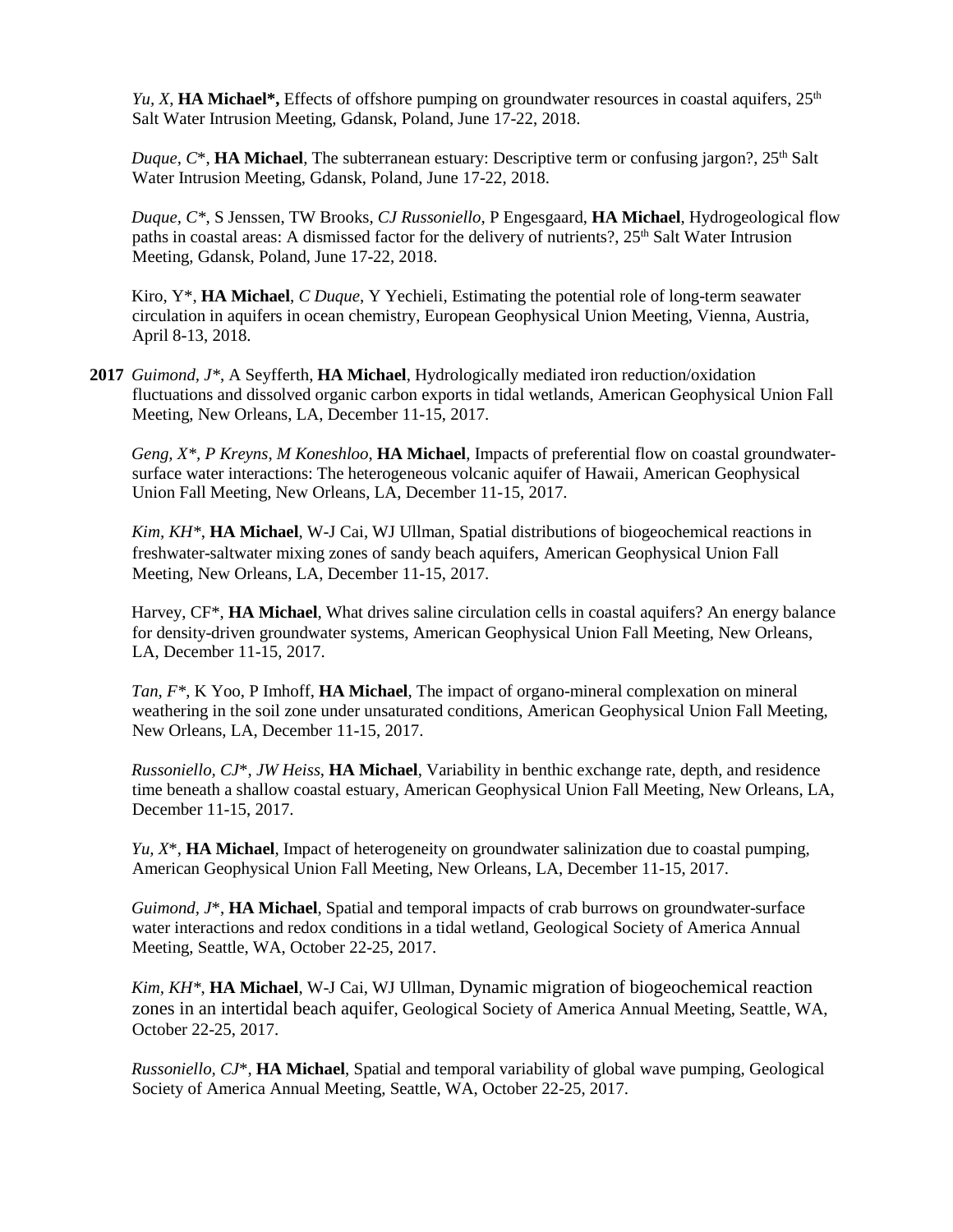Kiro, Y\*, **HA Michael**, *C Duque*, Y Yechieli, Identifying long-term seawater circulation in coastal aquifers and its potential role in ocean chemistry, Geological Society of America Annual Meeting, Seattle, WA, October 22-25, 2017.

Field, EK\*, KL Hoppes, *KH Kim*, **HA Michael**, TE Hanson, CS Chan, The microbial role in nutrient cycling in a dynamic coastal aquifer system, Goldschmidt Conference, Paris, France, August 13-18, 2017.

**2016** *Guimond, J\*, X Yu, C Duque, C Medlock, S Gangrade*, **HA Michael**, Spatial patterns in salt marsh porewater dissolved organic matter over a spring-neap tidal cycle: insight to the impact of hydrodynamics on lateral carbon fluxes, American Geophysical Union Fall Meeting, San Francisco, CA, December 12-16, 2016.

Stuckey, J\*, JJ LeMonte, *X Yu*, M Schaefer, BD Kocar, SG Benner, J Rinklebe, R Tappero, HA Michael, SE Fendorf, DL Sparks, **HA Michael**, Hydrologically Controlled Arsenic Release in Deltaic Wetlands and Coastal Riparian Zones, American Geophysical Union Fall Meeting, San Francisco, CA, December 12-16, 2016.

Passalacqua, P\*, C Paola, **HA Michael**, Linking Delta Surface Patterns and Subsurface Architecture, American Geophysical Union Fall Meeting, San Francisco, CA, December 12-16, 2016.

*Yu, X*\*, JJ LeMonte, DL Sparks, JG Cargill, *CJ Russoniello*, **HA Michael**, Hydrologic control on arsenic cycling due to tidal fluctuation, American Chemical Society, Philadelphia, PA, August 21-25, 2016.

Field, EK\*, KL Hoppes, *KHK Kim*, **HA Michael**, TE Hanson, CS Chan, Just another day at the beach? The microbial role in iron and sulfur cycling in a beach aquifer system, International Society for Microbial Ecology, Montreal, CA, August 21-26, 2016.

*Duque, C*\*, *CJ Russoniello, TW Brooks*, **HA Michael**, Spatial variability of submarine groundwater discharge: Field experiments and numerical modelling, CUAHSI Biennial Meeting, Shepherdstown, WV, July 24-27, 2016.

*Medlock, C*\*, *J Guimond*, **HA Michael**, *S Gengrade*, Assessing spatial variations in pore water salinity across a tidal salt marsh: Insights into groundwater-surface water interactions, CUAHSI Biennial Meeting, Shepherdstown, WV, July 24-27, 2016.

*Kim, KHK*\*, **HA Michael**, WJ Ullman, Spatial patterns of aerobic respiration in an intertidal beach aquifer, CUAHSI Biennial Meeting, Shepherdstown, WV, July 24-27, 2016.

*Yu, X*\*, **HA Michael**, Big data and models for coastal communities, CUAHSI Biennial Meeting, Shepherdstown, WV, July 24-27, 2016.

*Brown, R*\*, *C Duque, CJ Russoniello*, M Sherif, UA Risha, K Knee, NC Sturchio, **HA Michael**, Assessing methods for studying submarine groundwater discharge: pre-filling of bags in seepage meters, tidal impact over measured fluxes, and use of radon, CUAHSI Biennial Meeting, Shepherdstown, WV, July 24-27, 2016.

**2015** *Khan, MR\**, **HA Michael**, Vulnerability of deep groundwater in the Bengal Basin to contamination: the role of physical and chemical aquifer heterogeneity and pumping, American Geophysical Union Fall Meeting, San Francisco, CA, December 14-18, 2015.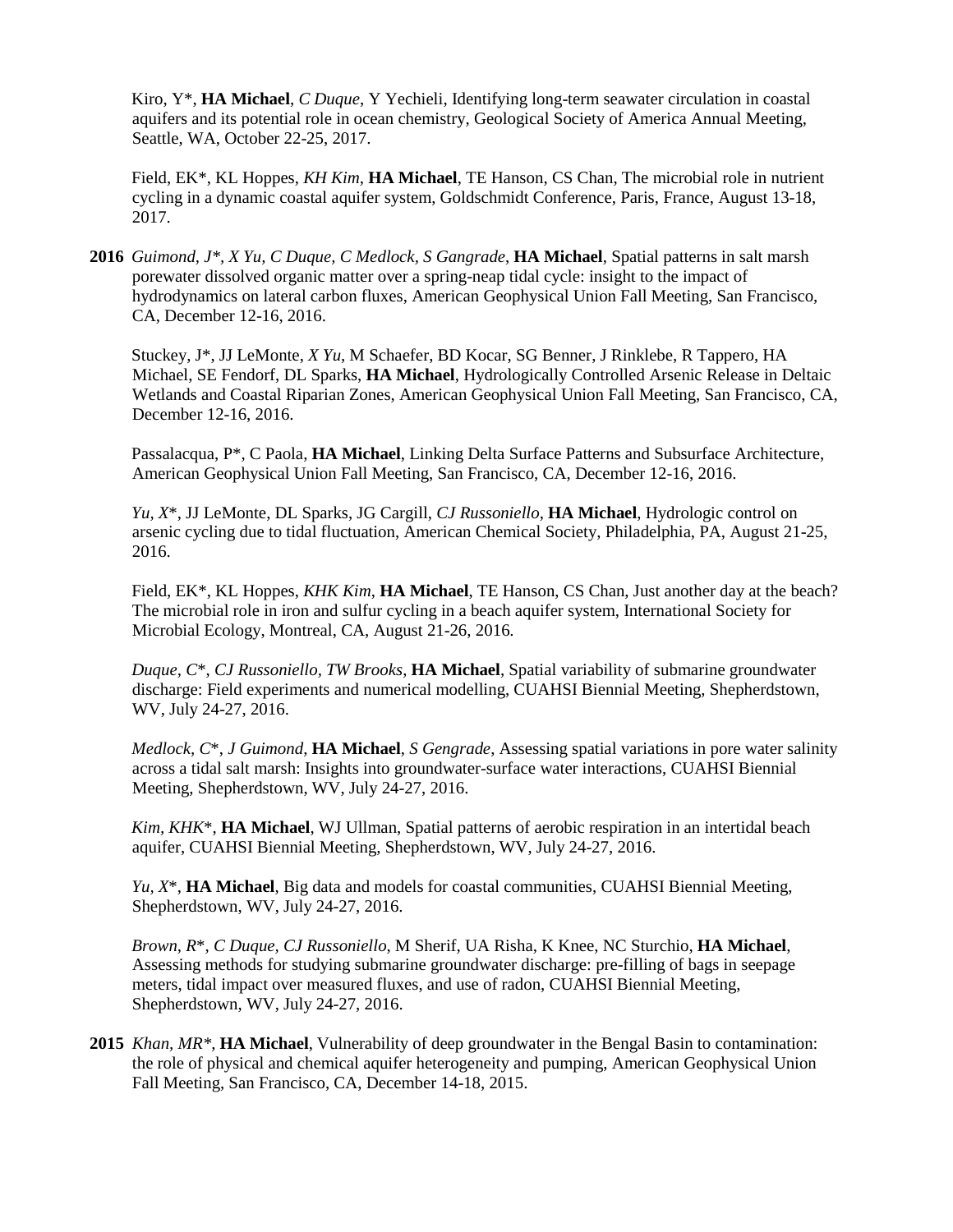Shuai, P, A Hossain, K Rhodes, PSK. Knappett, N Dimova, MB Cardenas, KM Ahmed, **HA Michael**, R Mozumder, A van Geen, Modeling arsenic mobilization in a riverbank aquifer under the influence of tidally fluctuating river and irrigation pumping, American Geophysical Union Fall Meeting, San Francisco, CA, December 14-18, 2015.

*Heiss, JW*\*, JA Puleo, WJ Ullman, **HA Michael**, Temporal and spatial variability of sediment saturation and patterns of groundwater-surface water exchange in the intertidal zone at swash and tidal time scales, American Geophysical Union Fall Meeting, San Francisco, CA, December 14-18, 2015.

*Yu, X\**, J Yang, T Graf, *M Koneshloo*, **HA Michael**, Assessing the impact of topography on groundwater salinization due to storm surge inundation, American Geophysical Union Fall Meeting, San Francisco, CA, December 14-18, 2015.

*Russoniello, CJ*\*, LF Konikow, **HA Michael**, Estimating groundwater transit times through a coastal aquifer using MODPATH, Geological Society of America Annual Meeting, Baltimore, MD, November 1-4, 2015.

*Yu, X\**, JJ LeMonte, DL Sparks, JG Cargill, **HA Michael**, Potential impacts of sea-level rise on contaminant mobility and groundwater pollution, Geological Society of America Annual Meeting, Baltimore, MD, November 1-4, 2015.

*Heiss, JW*\*, **HA Michael**, The effects of transient oceanic and terrestrial forcing and beach topography on flow and solute transport in coastal aquifers, Geological Society of America Annual Meeting, Baltimore, MD, November 1-4, 2015.

*Koneshloo, M\*, KC Scott*, **HA Michael**, Which connectivity metrics can be used to predict salinity patterns in heterogeneous coastal aquifers?, Geological Society of America Annual Meeting, Baltimore, MD, November 1-4, 2015.

*Kim, KH*\*, **HA Michael**, WJ Ullman, Sediment and porewater oxygen demand in a sandy beach aquifer, Cape Henlopen, Delaware, Geological Society of America Annual Meeting, Baltimore, MD, November 1-4, 2015.

*Khan, MR\**, B Nath, B Huhmann, I Choudhury, M Chakraborty, A Mukherjee, KM Ahmed, CF Harvey, A van Geen , **HA Michael**, Origin of arsenic-rich, young groundwater in deep tubewells in the central southwestern Bengal Basin, Geological Society of America Annual Meeting, Baltimore, MD, November 1-4, 2015.

Nath, B\**, MR Khan*, B Huhmann, I Choudhury, T Ellis, M Chakraborty, A Mukherjee, KM Ahmed, **HA Michael**, CF Harvey, B Bostick, B Mailloux, P Schlosser, A van Geen, Groundwater chemistry of deep (>300 feet) high-As aquifers across the India-Bangladesh border, Geological Society of America Annual Meeting, Baltimore, MD, November 1-4, 2015.

Hoppes, K\*, CS Chan, K Cabaniss, KH Williams, M Moore, **HA Michael**, J Caplan, Microbial iron oxidation and contribution to Fe oxide coatings in aquifer sediment, Geological Society of America Annual Meeting, Baltimore, MD, November 1-4, 2015.

A van Geen\*, *MR Khan*, B Nath, B Huhmann, I Choudhury, M Chakraborty, C Harvey, **H Michael**, B Bostick, B Mailloux, P Schlosser, A Mukherjee, KM Ahmed, Young high-arsenic groundwater confirmed to 250 m depth across the India-Bangladesh border, Goldschmidt Conference, Prague, Czech Republic, August 16-21, 2015.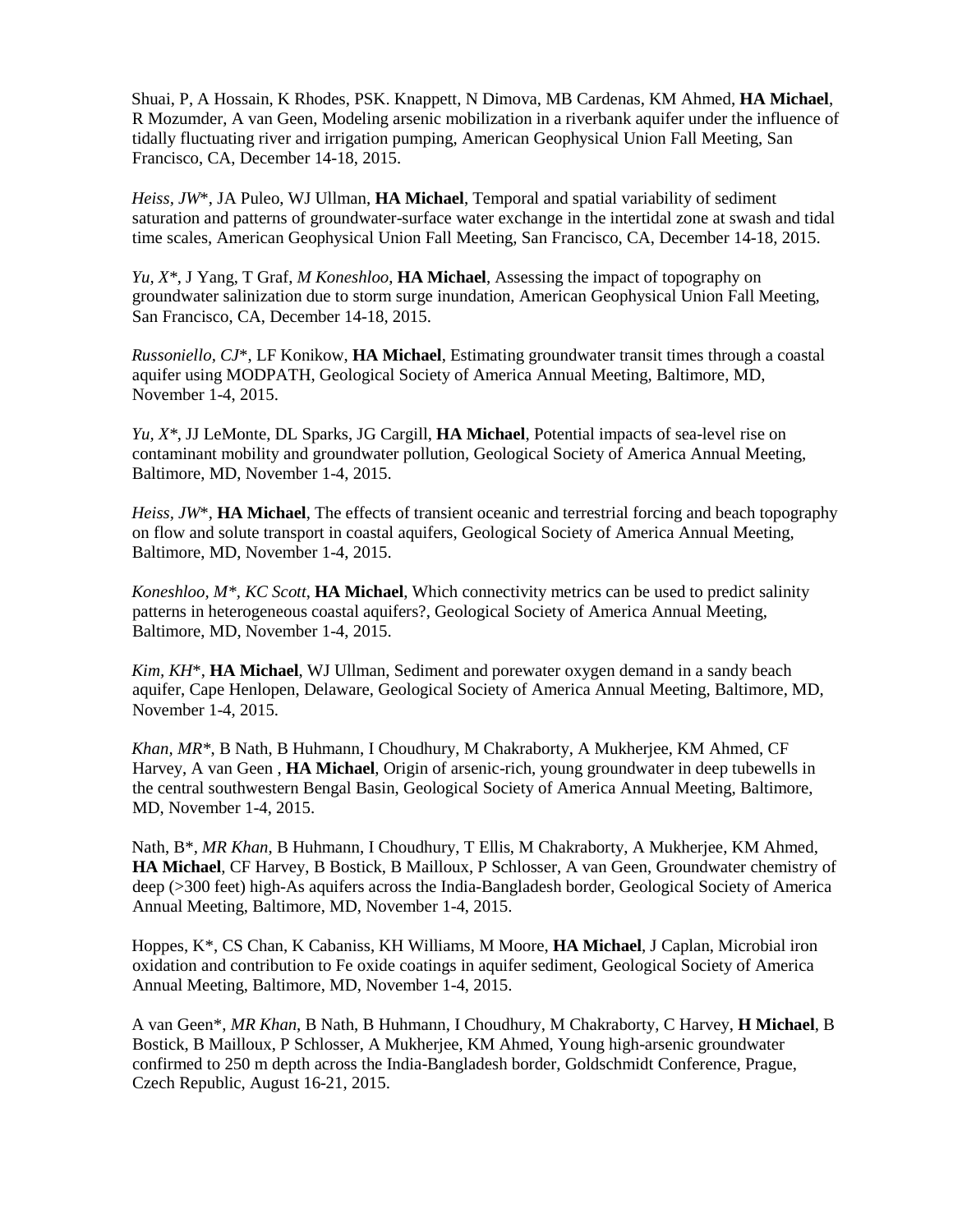Duke, J, Z Liu\*, KD Messer, **H Michael**, J Suter, Optimal taxes and welfare in a spatially explicit aquifer: Experimental evidence, NAREA & CAES Joint Annual Meeting and Workshop, Newport, RI, June 27-30, 2015.

Graf, T\*, **H Michael**, I Neuweiler, A Peche, T Ptak, J Yang, *X Yu*, M Walther, Integrated hydrosystem modeling of coastal and urban areas, Integrated Hydrosystem Modeling 2015 Conference, Tubingen, Germany, April 7-10, 2015.

## **INVITED PRESENTATIONS to Universities and Organizations (last 5 years)** \* *presenting author*

**2019 Michael, HA\*,** Vulnerability of groundwater resources in Bangladesh: intersection of dense populations, geologic complexity, and large-scale arsenic contamination, *Temple University*, September 27, 2019.

**Michael, HA\*,** Global in-situ data needs to advance groundwater resource analysis, *National Academy of Sciences Workshop on Groundwater Recharge and Flow*, Washington, DC, June 27-28, 2019. (Keynote)

**Michael, HA\***, The influence of geologic heterogeneity on large-scale groundwater flow and solute transport: Continental shelves and mega-cities, *University of Massachusetts, Amherst*, April 6, 2019.

**Michael, HA\***, Climate, Population, and the Squeeze on Coastal Groundwater, *University of Tennessee,* March 14, 2019.

**2018 Michael, HA\***, Climate, Population, and the Squeeze on Coastal Groundwater, *Aarhus University*, Denmark, December 4, 2018.

**Michael, HA\***, Challenges in characterizing submarine groundwater discharge across scales, *University College London*, November 28, 2018.

**Michael, HA\***, Challenges in characterizing submarine groundwater discharge across scales, *Universitat Politecnica de Catalunya*, Barcelona, Spain, November 20, 2018.

**Michael, HA\***, Challenges in characterizing submarine groundwater discharge across scales, *Oldenburg University*, Oldenburg, Germany, November 17, 2018.

**Michael, HA\***, Vulnerability of groundwater resources in Bangladesh: Dense populations, geologic complexity, and large-scale arsenic contamination, *Federal Institute for Geosciences and Natural Resources (BGR) and Leibniz University*, Hannover, Germany, November 14, 2018.

**Michael, HA\***, Climate, Population, and the Squeeze on Coastal Groundwater, Deltares and *University of Utrecht*, Utrecht, The Netherlands, November 12, 2018.

**Michael, HA\***, Climate, Population, and the Squeeze on Coastal Groundwater, *Hong Kong University*, October 26, 2018.

**Michael, HA\***, Climate, Population, and the Squeeze on Coastal Groundwater, *Sun Yat-sen University*, Guangzhou, China, October 25, 2018.

**Michael, HA\***, Challenges in characterizing submarine groundwater discharge across scales, *Southern University of Science and Technology*, Shenzhen, China, October 23, 2018.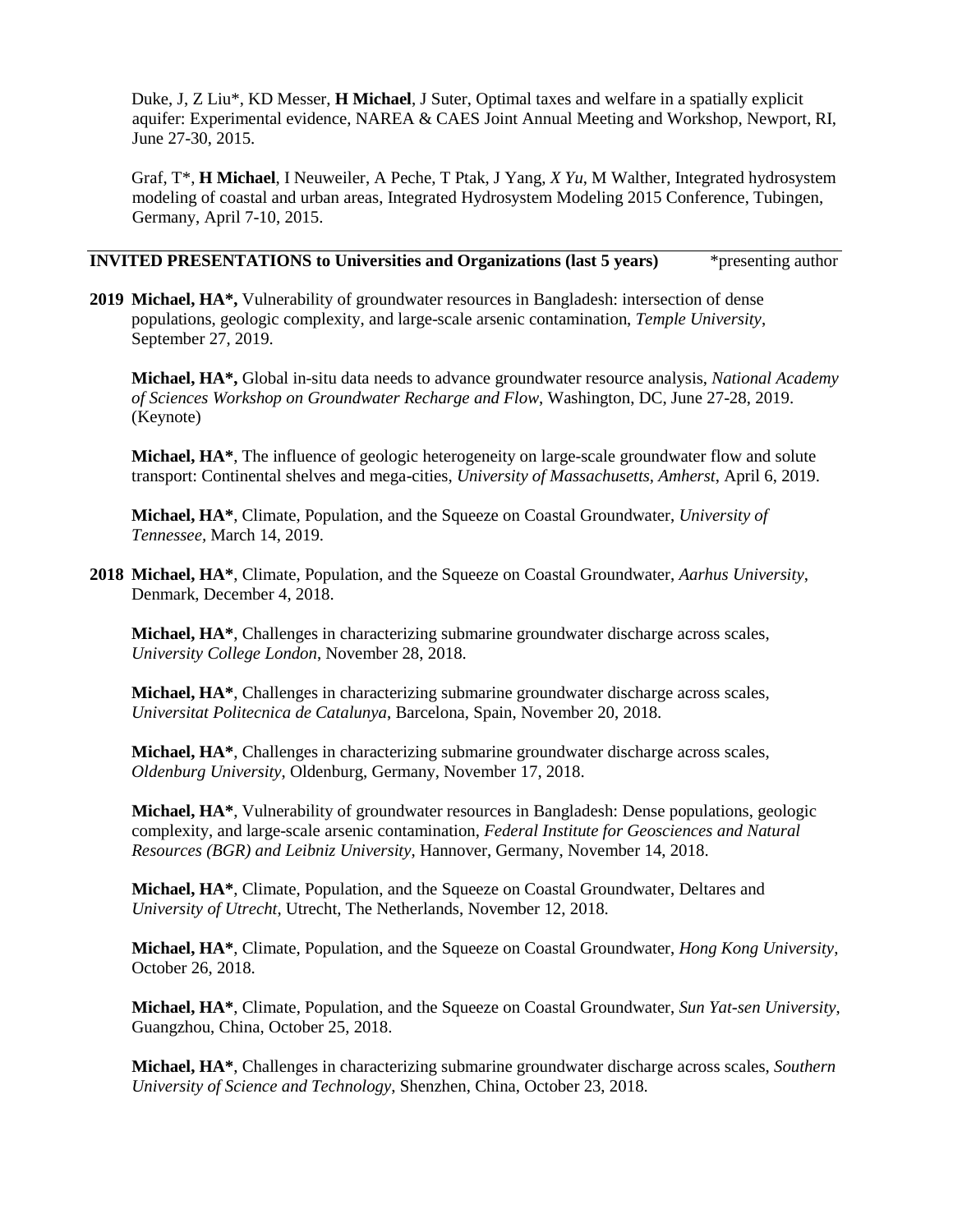**Michael, HA\***, Climate, Population, and the Squeeze on Coastal Groundwater, *Southern University of Science and Technology*, Shenzhen, China, October 23, 2018.

**Michael, HA\***, Vulnerability of groundwater resources in Bangladesh: Dense populations, geologic complexity, and large-scale arsenic contamination, *Westlake Distinguished Lecture*, Westlake University, October 22, 2018.

**Michael, HA\***, Challenges in characterizing submarine groundwater discharge across scales, *Seoul National University*, October 16, 2018.

**2017 Michael, HA\***, Land-Sea Water Exchange from Ripples to Shelves: Implications for Chemical Inputs to the Coastal Ocean, *Woods Hole Oceanographic Institution*, May 24, 2017.

**Michael, HA\***, Land-sea water exchange from ripples to shelves: Exploring physical-biogeochemical linkages, *University of Minnesota*, May 5, 2017.

**Michael, HA\***, The influence of geologic heterogeneity on large-scale groundwater flow and solute transport: Mega-cities and continental shelves, *University of Minnesota,* May 4, 2017.

**Michael, HA\***, Vulnerability of groundwater resources in Bangladesh: Interplay between dense populations, geologic complexity, and large-scale arsenic contamination, *K. Douglas Nelson Colloquium Series, Syracuse University*, April 27, 2017.

**Michael, HA\***, Land-sea water exchange from ripples to shelves: Exploring physical-biogeochemical linkages, School of Earth, Ocean and Environment, *University of South Carolina*, April 13, 2017.

**Michael, HA\***, The influence of geologic heterogeneity on large-scale groundwater flow and solute transport: Mega-cities and continental shelves, Center for Environmental & Applied Fluid Mechanics, *Johns Hopkins University*, April 7, 2017.

**Michael, HA\*,** The influence of geologic heterogeneity on large-scale groundwater flow and solute transport: Continental shelves and mega-cities, *University of Hawaii*, Honolulu, HI, February 24, 2017.

**2016 Michael, HA**\*, Land-Sea Water Exchange from Ripples to Shelves: Implications for Coastal Ecosystems and Ocean Chemistry, *Lamont-Doherty Earth Observatory, Columbia University,* New York, NY, October 21, 2016.

**Michael, HA**\*, Linking Hydrology, Geology, and Engineering toward Sustainable Solutions to Widespread Arsenic Contamination in the Bengal Delta, Challenges and Innovation in Civil and Environmental Engineering and Earth Sciences Seminar Series, *University of Notre Dame*, Notre Dame, IN, September 15, 2016.

**Michael, HA**\*, Vulnerability of groundwater resources in Bangladesh: The interplay between dense populations, geologic complexity, and large-scale arsenic contamination, Weston Roundtable on Sustainability, *University of Wisconsin*, Madison, WI, April 21, 2016.

**Michael, HA\*,** Land-Sea Water Exchange from Ripples to Shelves: Implications for Groundwater Management and Chemical Inputs to the Coastal Ocean, Weeks Lecture, Department of Geoscience, *University of Wisconsin*, Madison, WI, April 22, 2016.

**Michael, HA\*,** The Role of Preferential Flow in Large-Scale Groundwater Systems: Arsenic and Salinity in the Bengal Delta, *University of Maryland Baltimore County*, Baltimore, MD, April 1, 2016.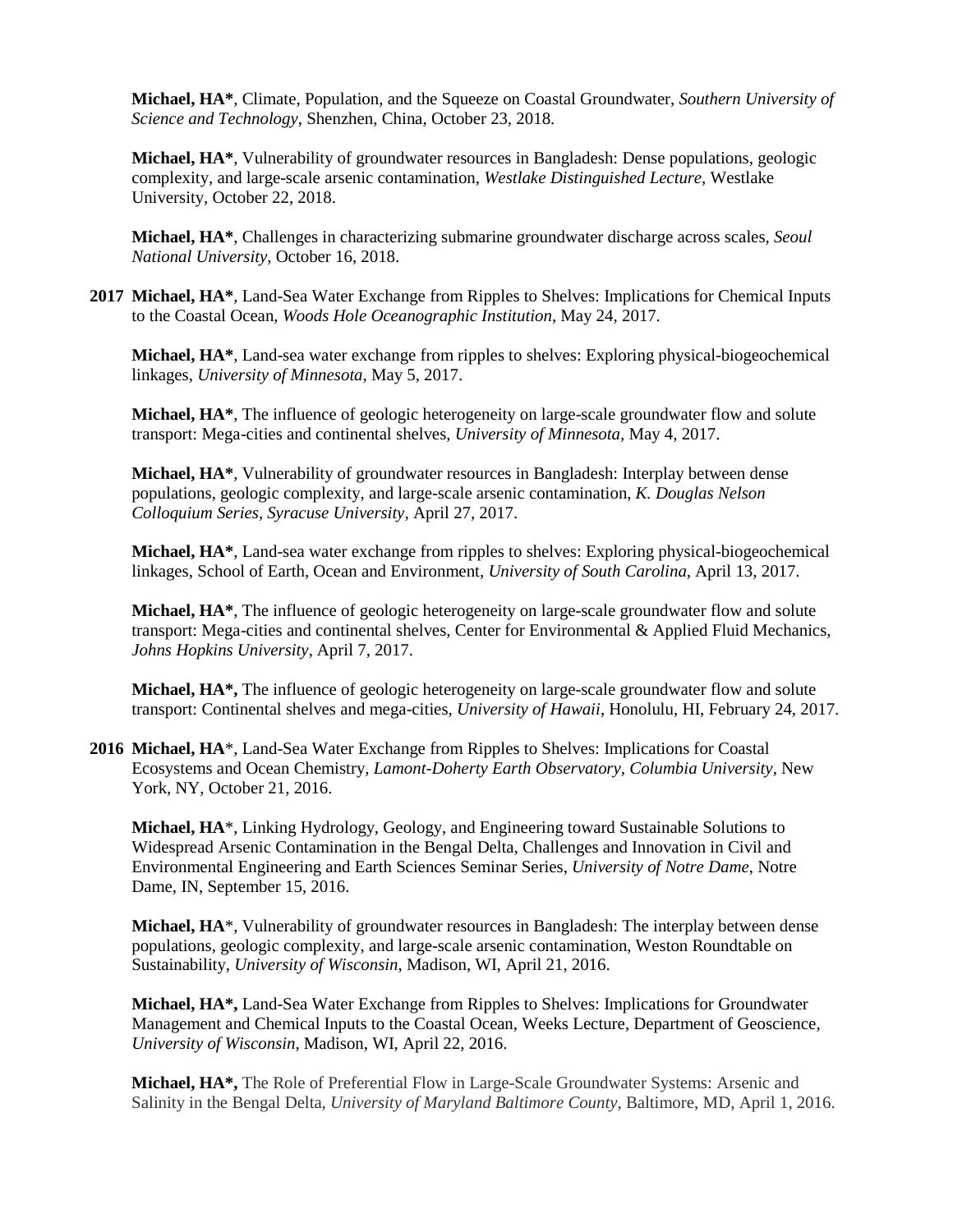**Michael, HA\*,** Transport of Solutes through Heterogeneous Delta Sediments: Implications for Groundwater Resources in Bangladesh, *Vanderbilt University*, Nashville, TN, January 22, 2016.

**2015 Michael, HA\*,** Intertidal groundwater-surface water exchange in Delaware, *New Jersey Institute of Technology*, Newark, NJ, December 11, 2015.

**Michael, HA\*,** Geologic effects on land-sea water and solute exchange across scales: examples from Delaware and Bangladesh, *USGS MD-DE-DC Water Science Center*, Baltimore, MD, November 20, 2015.

**Michael, HA\*,** Land-Sea Water Exchange across Scales: from Muck to Models, *Pennsylvania State University*, Department of Geosciences, State College, PA, November 17, 2015.

**Michael, HA\*,** Land-Sea Water Exchange across Scales: from Muck to Models, *University of North Carolina,* Curriculum for the Environment and Ecology and Department of Geology, Chapel Hill, NC, September 24, 2015.

**Michael, HA\*,** Transport of solutes through hydraulically and chemically heterogeneous sediments of the Bengal Basin, *CSIRO Land and Water*, Floreat, Australia, May 12, 2015.

**Michael, HA\*,** Land-sea water exchange: Implications for groundwater management and chemical inputs to the coastal ocean, *CSIRO Land and Water*, Floreat, Australia, May 11, 2015.

**Michael, HA\*,** Land-Sea Water Exchange across Scales: Examples from Delaware, USA, *University of Queensland*, St. Lucia, Australia, April 28, 2015.

**Michael, HA\*,** The Influence of Hydrologic, Geologic, and Geochemical Interactions on Solute Fluxes to the Sea: Examples from the Atlantic Coast, USA, *Southern Cross University*, Coffs Harbour, Australia, April 23, 2015.

**Michael, HA\***, Coastal groundwater-surface water interactions: methods and applications in Delaware, USA, *National Centre for Groundwater Research and Training*, Adelaide, Australia, February 13, 2015.

**Michael, HA\***, Land-sea water exchange from ripples to shelves, *CSIRO Land and Water*, Adelaide, Australia, January 23, 2015.

## **MEDIA COVERAGE (Selected)**

Geophysical Research Letters Editor's Highlight: "Pumping Offshore Groundwater Resources has Consequences on Land" for doi:10.1029/2019GL081910.

EOS Research Spotlight: Underwood, E. (2017), Sandy beaches are hotbeds of biochemical activity, Eos, 98*,* doi: 10.1029/2017EO087591

International Business Times: "Overpopulation in Dhaka 'will see groundwater contaminated with arsenic within next decade'", 27 September 2016. < http://www.ibtimes.co.uk/overpopulation-dhaka-will-seegroundwater-contaminated-arsenic-within-next-decade-1583603> (and multiple other international outlets covering Khan et al., Nature Communications, 2016).

Delaware News Journal: "Pollution gains prove elusive in Delaware", by M Murray, April 21, 2016. (Coverage of beach work on nitrogen pollution).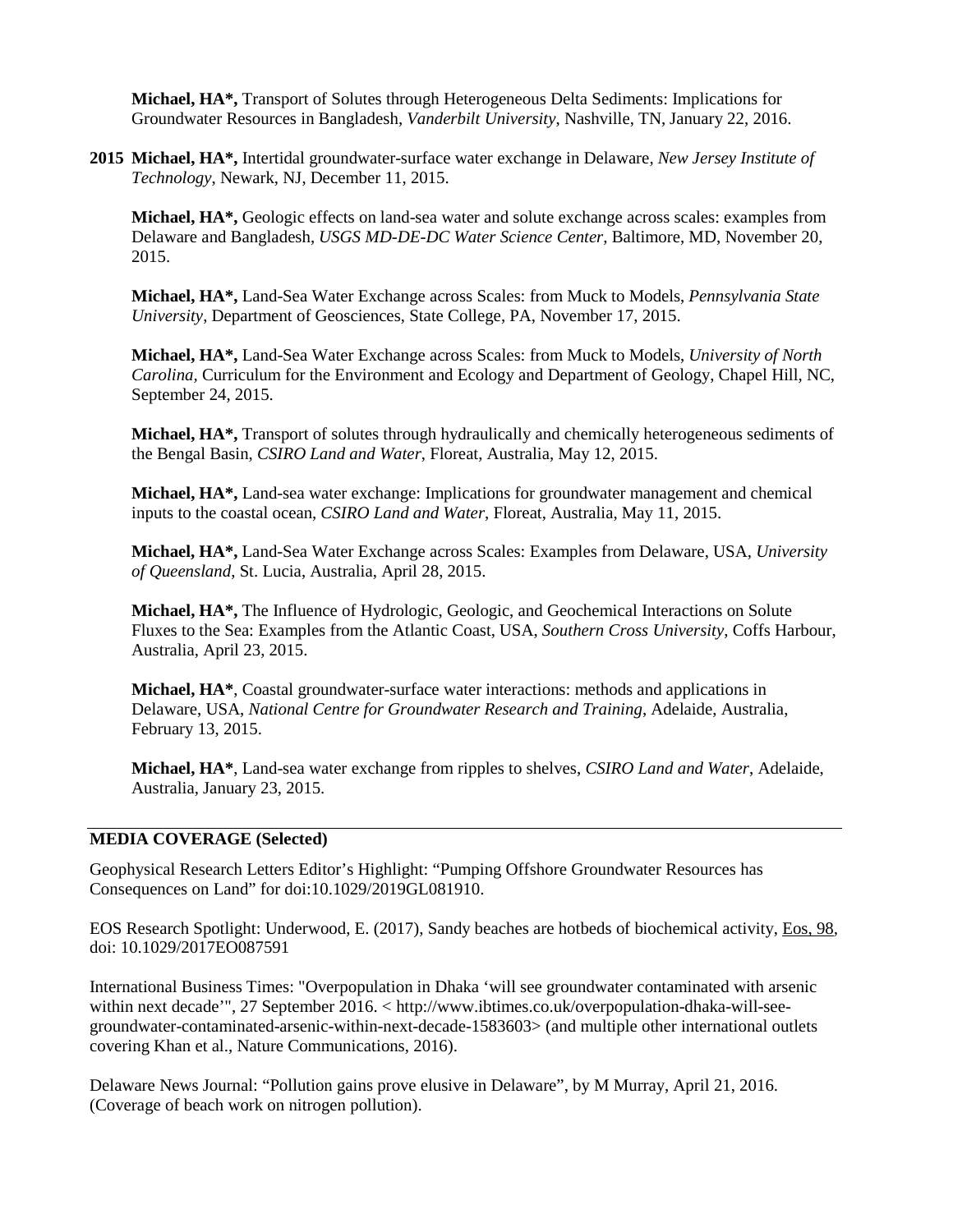EOS Research Spotlight: Betz, E. O. (2015), A new level of understanding for coastal aquifers, Eos 96, doi:10.1029/2015EO023175.

EOS Research Spotlight: Kumar, M.*,* L. Ofori*,* and E. Tretkoff (2010) Realistic models of aquifer conduits*,*  Eos Trans. AGU 91, 252, doi:10.1029/EO091i028p00252-05.

The New York Times: "Poisoned Wells: In Asia, Cutting Arsenic Risk in Water Through Well-Drilling Techniques", by DG McNeil, Jr., May 31, 2010. (and multiple other international outlets covering Fendorf et al., Science, 2010).

Water Resources Research Editor's Highlight: "Realistic Models of Aquifer Conduits" for DOI:10.1029/2009WR008414.

Research Highlights: "Arsenic Detectives", *Nature*, 453 (19), June 19, 2008.

In This Issue: "Dig deep to avoid arsenic", *Proceedings of the National Academy of Sciences*, 105 (25), June 24, 2008.

Perkins, S (2005) Invisible rivers: fresh water also flows to sea through the ground, *Science News*, 168 (16) 248-249.

## **TEACHING**

| <b>University of Delaware</b> |                          |                                                          |                   |
|-------------------------------|--------------------------|----------------------------------------------------------|-------------------|
|                               | <b>Course Number</b>     | <b>Course Title</b>                                      | <b>Enrollment</b> |
| S2019                         | <b>GEOL 630</b>          | Hydrogeological Modeling Seminar                         | 5                 |
| F <sub>2018</sub>             | <b>GEOL 667</b>          | Advanced Topics in Hydrology (online collaboration)      | 9                 |
| S2018                         | GEOL 428/628             | Hydrogeology                                             | 18/9              |
| F2017                         | <b>GEOL 667</b>          | Advanced Topics in Hydrology (online collaboration)      | 3                 |
|                               | <b>CIEG 469</b>          | <b>Independent Study</b>                                 | 1                 |
| S2017                         | <b>GEOL 630</b>          | Groundwater-Surface Water Interactions Seminar           | 4                 |
|                               | <b>GEOL 203</b>          | Earth Surface Processes (with J Pizzuto)                 | 18                |
| F <sub>2016</sub>             | <b>GEOL 603</b>          | Groundwater Modeling                                     | 5                 |
| S2016                         | <b>GEOL 203</b>          | Earth Surface Processes (with J Pizzuto)                 | 19                |
| F <sub>2015</sub>             | GEOL 428/628             | Hydrogeology                                             | 15/14             |
| S2014                         | <b>GEOL 203</b>          | Earth Surface Processes (with J Pizzuto)                 | 19                |
| F2013                         | <b>GEOL 667</b>          | <b>Classic Papers in Hydrogeology Seminar</b>            | $\tau$            |
| S2013                         | <b>GEOL 659/STAT 659</b> | Spatial Statistics (with D Legates)                      | $\overline{7}$    |
|                               | <b>GEOL 203</b>          | Earth Surface Processes (with J Pizzuto)                 | 18                |
| F <sub>2012</sub>             | GEOL 428/628             | Hydrogeology                                             | 8/4               |
| S2012                         | GEOL 467/667             | Groundwater Modeling                                     | 1/4               |
| F2011                         | GEOL 428/628             | Hydrogeology                                             | 14/6              |
| S2011                         | <b>GEOL 667</b>          | Mathematical Modeling for Geoscientists (with J Pizzuto) | 6                 |
|                               | GEOL 467/667             | Coastal Hydrogeology Seminar                             | 1/5               |
| F2010                         | GEOL 428/628             | Hydrogeology                                             | 7/5               |
| S2010                         | GEOL 467/667             | <b>Groundwater Modeling</b>                              | 1/6               |
| F <sub>2009</sub>             | GEOL 428/628             | Hydrogeology                                             | 3/13              |
| S2009                         | GEOL 428/628             | Hydrogeology                                             | 9/5               |

Guest Lectures: FREC 100: Sustainable Development, F2009; F2010 GEOG 320: Water and Society, S2010 CIEG 437: Water Quality, S2017 STAT 659: Spatial Statistics, S2016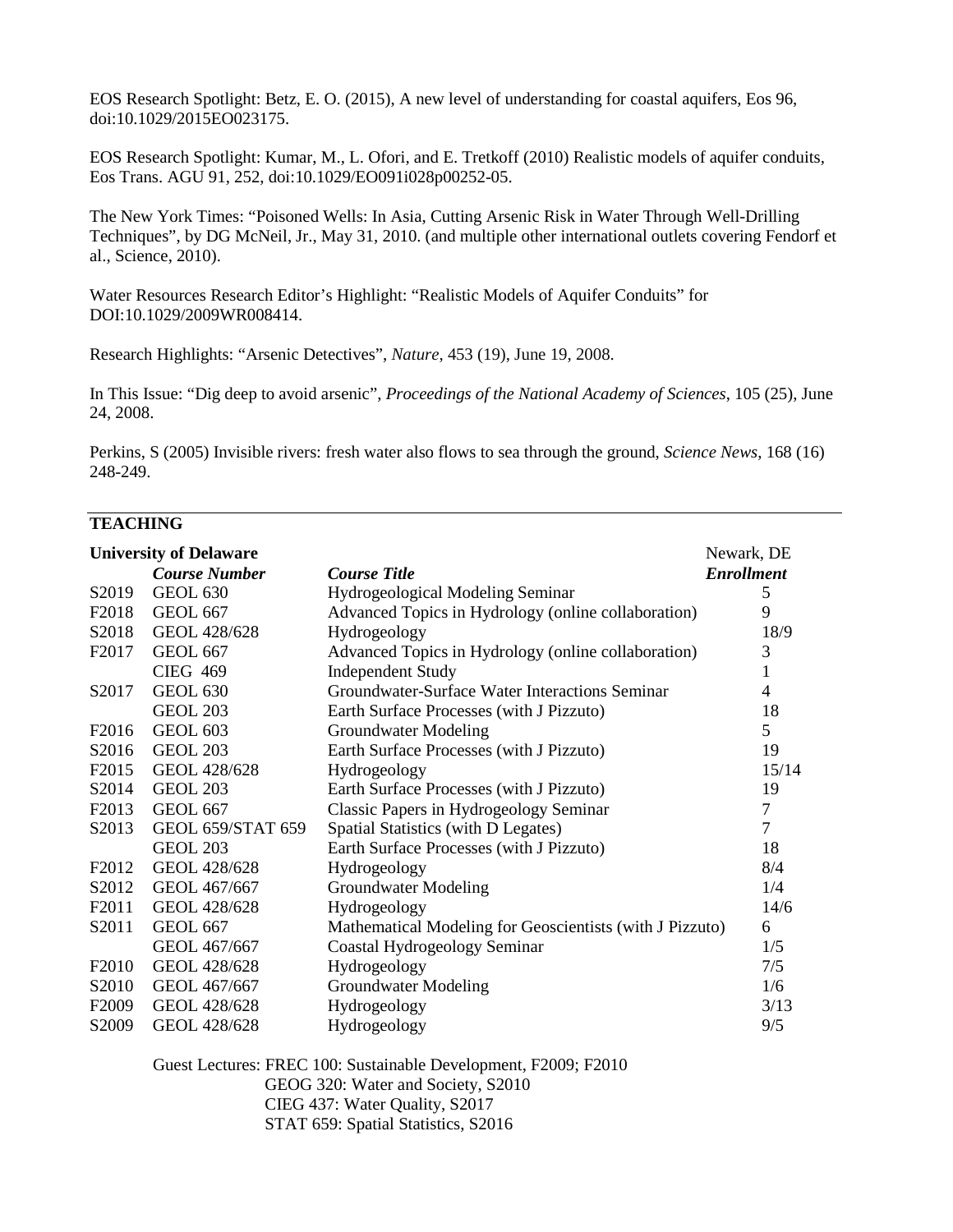| CHIVELBICY OF CALIMBER<br>Practical Modeling of Seawater Intrusion Course, Sept 20-23, 2006                                                         | $\alpha$          |
|-----------------------------------------------------------------------------------------------------------------------------------------------------|-------------------|
| <b>University of Dhaka, Department of Geology</b><br>MODFLOW Groundwater Modeling Workshop, September 11-15, 2005                                   | Dhaka, Bangladesh |
| MIT, Department of Civil and Environmental Engineering<br>Teaching Assistant, Computing and Data Analysis for Environmental Applications, 2001-2003 | Cambridge, MA     |
|                                                                                                                                                     |                   |

### **MIT, Department of Athletics** Cambridge, MA

Assistant Varsity Women's Lacrosse Coach, 1999-2004

## **RESEARCH and GRADUATE ADVISING**

#### *Postdoctoral Researchers*

- Anner Paldor, 2019-present
- Chelsea Peters, 2019-present
- Xiaolong Geng, 2017-present
- **Xuan Yu, 2014-2018**
- Carlos Duque Calvache, 2015-2017 (Marie Curie Postdoctoral Fellow)
- Mohammad Koneshloo, 2013-2015
- $\blacksquare$  Jingyuan Li, 2012-2013
- Audrey Sawyer, 2011-2012

### *PhD Students*

- Ryan Frederiks, Geological Sciences, in progress
- Mary Hingst, Water Science and Policy, in progress
- Zhongyuan Xu, Water Science and Policy, in progress
- Julia Guimond, Geological Sciences, in progress
- Fang Tan, Water Science and Policy, in progress (co-advised with P. Imhoff, CEE)
- Kyra Han Kyul Kim, Geological Sciences, 2019
- Christopher Russoniello, Geological Sciences, 2018
- James Heiss, Geological Sciences, December 2016
- Mahfuzur Khan, Geological Sciences, May 2016

#### *MS Students*

- Juan Pablo Dominguez, Geological Sciences, in progress
- Pieter Kreyns, 2019
- Kaileigh Scott, Civil and Environmental Engineering, 2015
- Christopher Russoniello, Geological Sciences, 2012
- Cristina Fernandez, Geological Sciences, 2012
- James Heiss, Geological Sciences, 2011

#### *Undergraduate Researchers*

- Allie Bailey, Civil and Environmental Engineering, 2017-2018
- Caitlyn Sarno, Chemistry, 2016
- Shailja Gangrade, Civil and Environmental Engineering and Marine Biosciences, 2016
- Catherine Medlock, CZO REU & continuing, 2016
- Riley Brown, CZO REU, 2016
- **Samuel Dever, Civil Engineering, 2015-2016**
- Katie Li, CZO REU, 2015
- Eric Lunn, CZO REU, 2014
- Nathan Veale, DENIN Environmental Scholar, 2013-2014
- Kyle Crespo, Environmental Engineering, 2012
- Matthew Kereszi, Civil Engineering, 2012

**University of Cagliari** Cagliari, Italy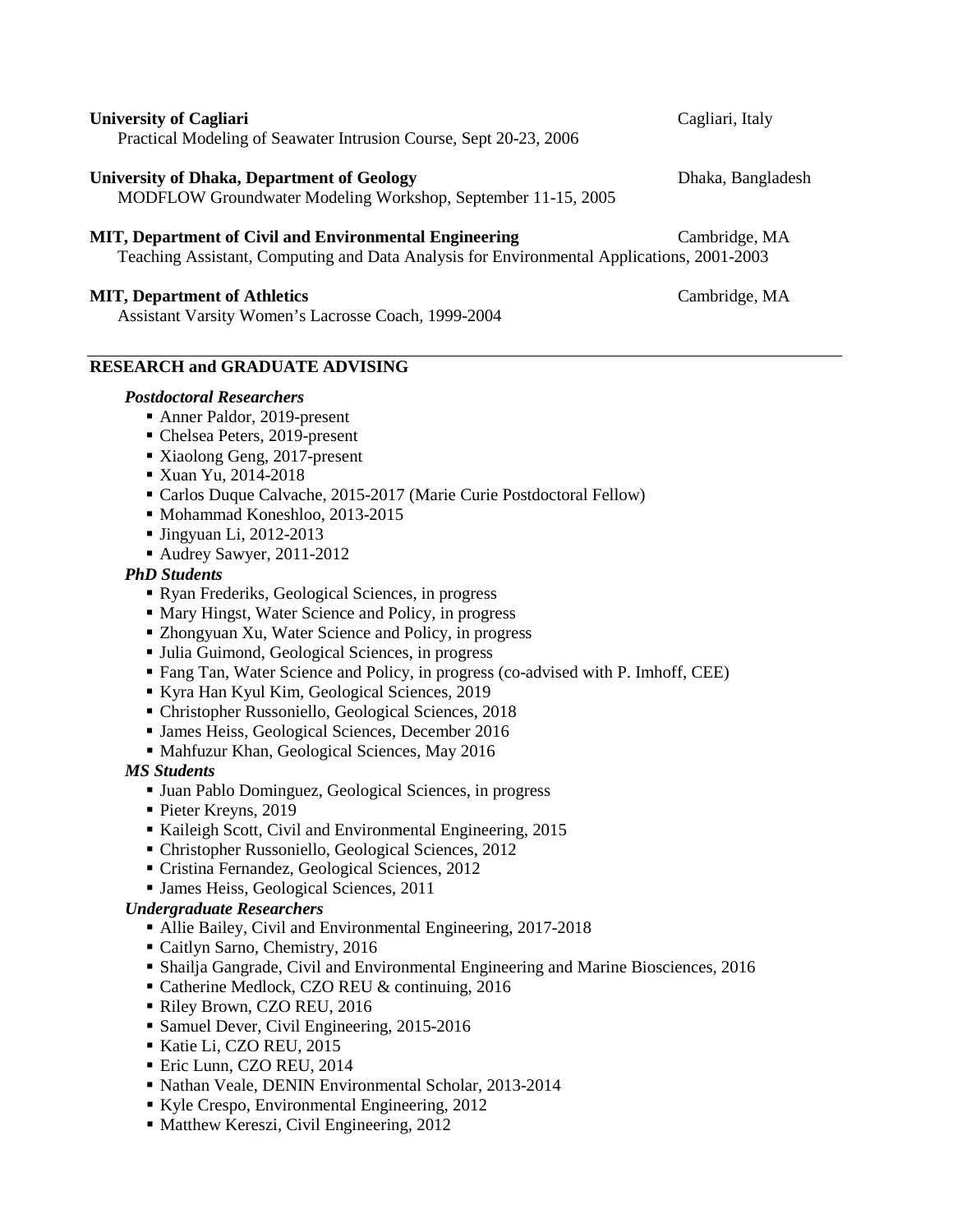- Deon Knights, Geology, 2011
- Andrew Musetto, Environmental Science, 2010-2011
- **Emily Olson, Marine Biosciences, 2008-2010**

## *Visiting Students and Researchers*

- **Jie Yang, Leibniz University Hannover, Germany, 2014**
- Sophie Ravel, Ecole Polytechnique, France, 2013

#### *Service on Student Committees and Thesis Examinations* **PhD Dissertations**

- Rachel Housego, Woods Hole Oceanographic Institution/MIT Joint Program (Advisor: S Elgar), in progress
- Sabina Rakhimbekova, University of Western Ontario (Advisor: C Robinson), 2019
- Nur Syahiza Zainuddin, University of New South Wales (Advisor: Martin Andersen)
- Sebastien Huizer, Utrecht University (Advisor Marc Bierkens), 2019
- Joseph Rawson, University of Western Australia (Advisor H Prommer), 2018
- Gordon Osterman, Rutgers University Newark, Earth and Environmental Sciences (Advisor: K Keating), 2017
- Jing Yan, UD Plant and Soil Sciences (Advisor: Yan Jin), 2016
- Bartholomew Wilson, UD Geological Sciences (Advisor: J Madsen), 2016
- Megan Sebben, Flinders University, School of the Environment (Advisor: A Werner), 2016
- Tyler Evans, University of S Carolina, Earth and Ocean Sciences (Advisor: A Wilson), 2016
- Tariq Laattoe, Flinders University, School of the Environment (Advisor: V Post), 2016
- Jennifer Egan, UD Water Science and Policy Program (Advisor: J Duke), 2016
- Aline Pieterse, UD Geological Sciences (Advisor: J Puleo), 2015
- Adam Pearson, UD Geological Sciences (Advisor: J Pizzuto), 2015
- Shannon Holder, Simon Fraser University, Earth Sciences (Advisor: D Allen), 2014
- Leanne Morgan, Flinders University, Earth Sciences, (Advisors: A Werner and C Simmons), 2014
- Sittinan Benjasupattananan, UD Civil and Environmental Engineering (Advisor: C Meehan), 2013
- Maryan Akhavan, UD Civil and Environmental Engineering (Advisor: P Imhoff), 2013
- Yoojin Jung, UD Civil and Environmental Engineering (Advisor: P Imhoff), 2009

## **MS Theses**

- Goabaone Jacqueline Ramatlapeng, UD Geological Sciences (Advisor: Eliot Atekwana), in progress
- Kopo Oromeng, UD Geological Sciences (Advisor: Eliot Atekwana), in progress
- Catherine Medlock, UD Geological Sciences (Advisor: Tom McKenna), in progress
- Alexis Cunningham, UD Water Science and Policy Program (Advisor: J Firestone), 2018
- Thomas Brooks, UD Geological Sciences (Advisor: J York), 2018
- Frances Bothfield, UD Plant and Soil Sciences (Advisor: Angelia Seyfferth), 2015
- Zhuo Liu, UD Applied Economics and Statistics (Advisor: K Messer), 2012
- Robert Carver, McGill University, Earth and Planetary Sciences (Advisor: J McKenzie), 2012
- Erin McVey, UD School of Public Policy and Administration (Advisor: G Kauffman), 2011

## **UNIVERSITY, COLLEGE, & DEPARTMENTAL COMMITTEES and ACTIVITIES**

## *University*

- Co-lead of cluster hire of 6 faculty in Coastal Water Security and service on the search committees (2018-2019, 2 faculty searches for 3 hires)
- Associate Director for Interdisciplinary Initiatives of the Delaware Environmental Institute (DENIN) (2017-present)
- Campus Master Plan Research Committee (2019)
- Budget Model Graduate Tuition/Education Subcommittee (2017-present)
- Civil and Environmental Engineering Graduate Committee (2017-present)
- CAREER award junior faculty mentor (2017-present)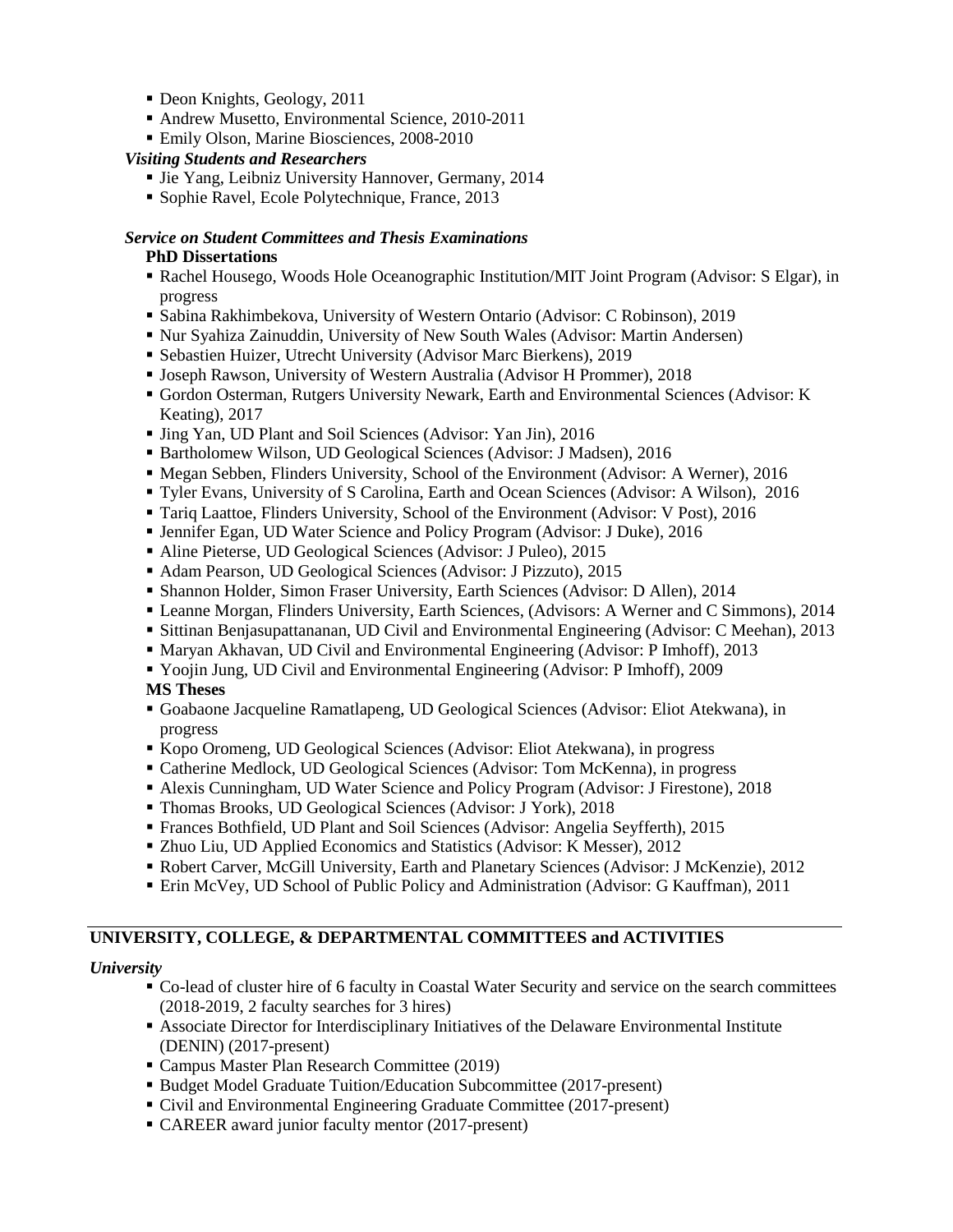- University Research Council (2010-present)
- Program Committee and founding faculty member, Water Science and Policy Graduate Program (2010-present)
- **Senior Vice Provost for Graduate and Professional Education Search Committee (2015-2016)**
- Civil and Environmental Engineering Search Committee (2015-2016)
- Civil and Environmental Engineering Search Committee (2009-2010)

### *College*

- International Task Force (2017-present)
- Dean of College of Earth Ocean and Environment Search Committee (2016-2017)
- Delaware Geological Survey Director Search Committee (2010-2011)
- College Transitional Academic Council (2009-2011)
- Physical Ocean Science and Engineering Search Committee (2008-2009)

## *Department*

- Strategic Planning Committee (2017-present)
- Graduate Program Committee (2016-present)
- Chair, Geological Sciences External Department Chair Search Committee (2013-2014)
- Geological Sciences Internal Department Chair Search Committee (2012)
- Geological Sciences Department Graduate Admissions Committee (2011-2012)
- Organized Geological Sciences Seminar Series (Spring 2010, Fall 2013)

## **\_\_\_\_\_\_\_\_\_\_\_\_\_\_\_\_\_\_\_\_\_\_\_\_\_\_\_\_\_\_\_\_\_\_\_\_\_\_\_\_\_\_\_\_\_\_\_\_\_\_\_\_\_\_\_\_\_\_\_\_ PROFESSIONAL ACTIVITIES and SERVICE (selected)**

## *Service to Professional Organizations*

- Member, American Geophysical Union Groundwater Technical Committee (2019-present)
- Chair, American Geophysical Union Groundwater Technical Committee (2017-2019)
- Associate Editor: Water Resources Research (2014-present)
- Board of Directors (elected), Consortium of Universities for the Advancement of Hydrologic Science, Inc. (CUAHSI) (2013-present)
- Geological Society of America Hydrogeology Division Birdsall-Dreiss Lecture Award Committee (2017-present)
- **Salt Water Intrusion Meeting (SWIM) Scientific Committee (2008, 2010, 2016, 2018), Organizing** Committee (2016)
- Co-organizer of 2018 CUAHSI Biennial Conference in Shepherdstown, WV
- Lead organizer of 2016 CUAHSI Biennial Conference in Shepherdstown, WV
- CUAHSI representative to the Geological Society of America Hydrogeology Division (2014 present)
- Deputy Chair, American Geophysical Union Groundwater Technical Committee (2015-2017)
- American Geophysical Union Groundwater Technical Committee member (2013-present)
- Presenter in National Ground Water Association webinar: "Groundwater and Salt Town Hall: Restoring the Equilibrium after Severe Weather Events" (February 19, 2014 and Q&A for rebroadcast, December 2, 2014)
- Associate Editor: Hydrogeology Journal, the journal of the International Association of Hydrogeologists (2009-2013)
- University of Delaware representative to CUAHSI (2011-present)

## *Service to Government Agencies*

- Delaware Sea Level Rise Technical Committee (2015-2018)
- **NSF EPSCoR review panel member (2018)**
- Search committee member for Delaware Department of Natural Resources and Environmental Control Director of Coastal Programs (Fall 2016)
- Department of Energy review panel member (2013; 2014; 2016; 2019)
- NSF Hydrologic Sciences review panel member (Fall 2009, Spring 2010, Fall 2013; Fall 2015)